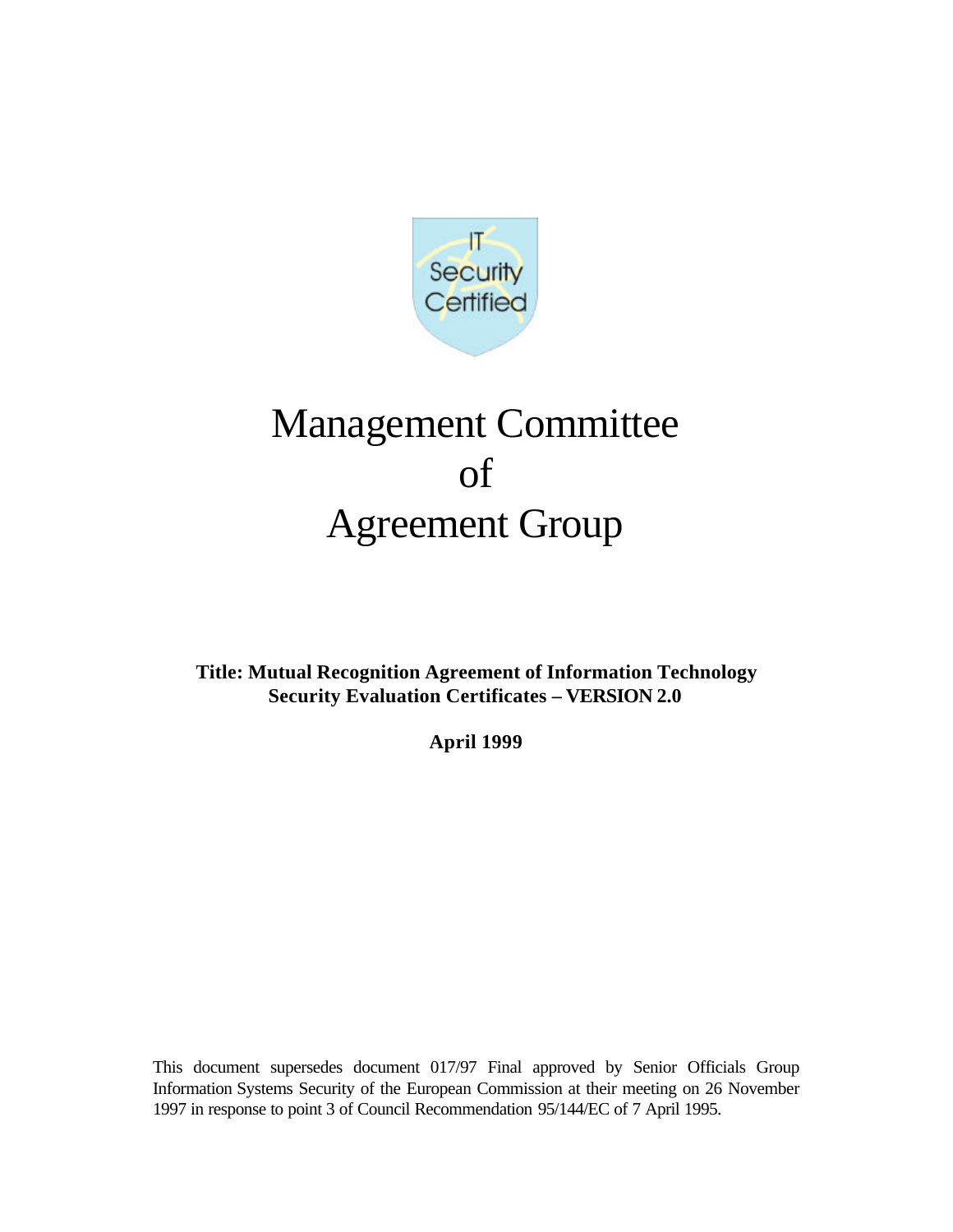# **MUTUAL RECOGNITION AGREEMENT OF INFORMATION TECHNOLOGY SECURITY EVALUATION CERTIFICATES**

# **TABLE OF CONTENTS**

| Article 1:   | Purpose                                                            |
|--------------|--------------------------------------------------------------------|
| Article 2:   | Membership                                                         |
| Article 3:   | Scope                                                              |
| Article 4:   | Dispensations                                                      |
| Article 5:   | Definitions                                                        |
| Article 6:   | Prerequisites for the Recognition of Certificates                  |
| Article 7:   | Obligation of compliance                                           |
| Article 8:   | Publicity                                                          |
| Article 9:   | Sharing of information                                             |
| Article 10:  | Conditions for achieving and maintaining Qualifying Status         |
| Article 11 : | Involuntary termination of Membership or of Qualifying Status      |
| Article 12:  | Administration of the Agreement                                    |
| Article 13:  | Disputes and Conciliation                                          |
| Article 14:  | Sub-contracting                                                    |
| Article 15:  | Costs                                                              |
| Article 16:  | Revision                                                           |
| Article 17:  | Duration                                                           |
| Article 18:  | Commencement                                                       |
| Article 19:  | Legal effect                                                       |
| Annex A:     | Glossary                                                           |
| Annex $B$ :  | <b>Evaluation and Certification Schemes</b>                        |
| Annex C:     | Prerequisites for Qualifying Certification Bodies                  |
| Annex $D$ :  | Compliance checks                                                  |
| Annex E:     | Logo                                                               |
| Annex F:     | Information to be shared between the Members                       |
| Annex G:     | Procedures by which Certification Bodies achieve Qualifying Status |
| Annex H:     | Termination of Membership and of Qualifying Status                 |
| Annex I:     | Administration of the Agreement                                    |
| Annex J:     | Procedure for disputes and conciliation                            |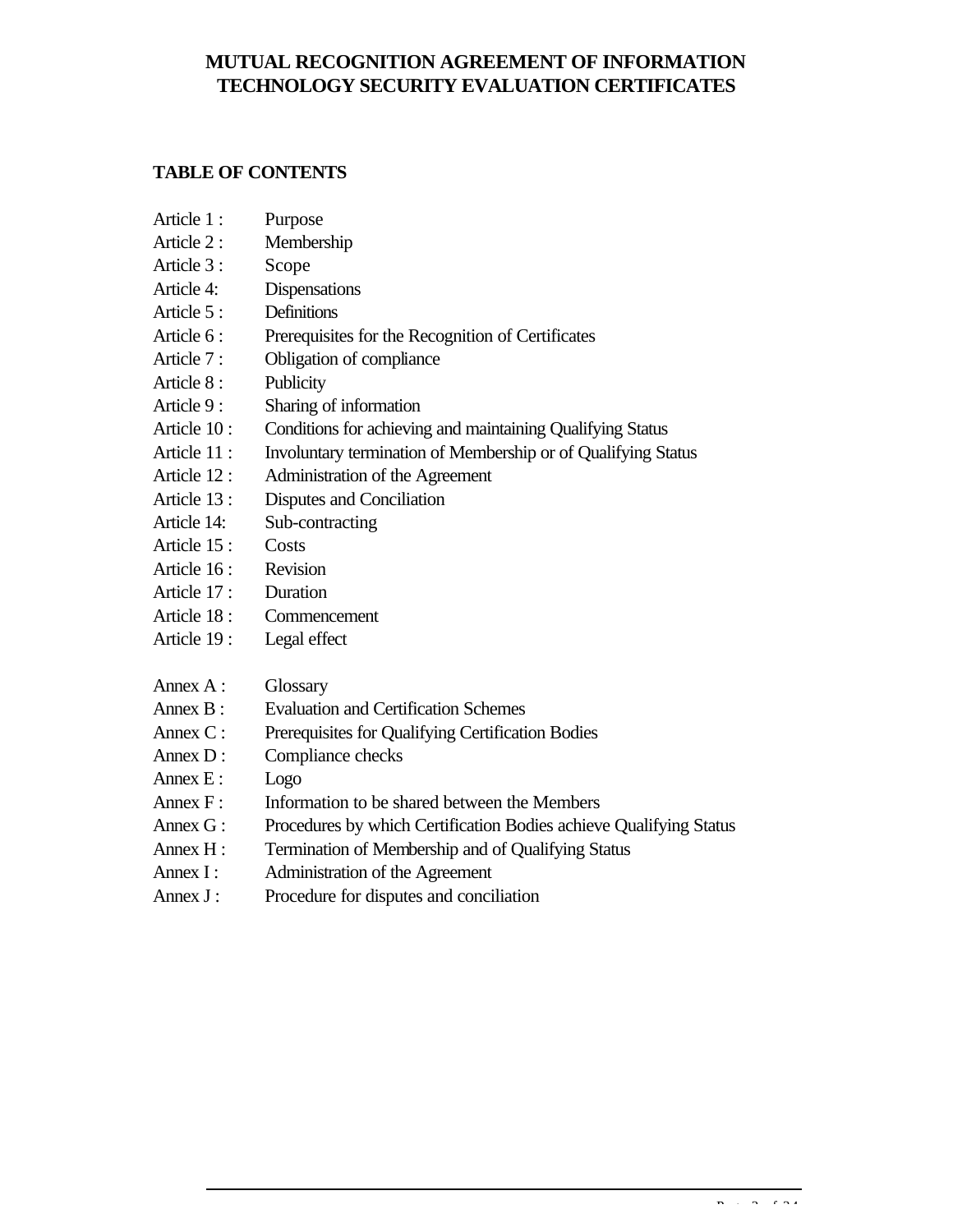#### **Article 1: Purpose**

1 The purpose of this Agreement is to bring about a situation in which *products* or *systems* awarded an *IT security evaluation certificate* (hereinafter *Certificate*) in one country can be procured or used by parties in other countries without the need for them to be evaluated and certified again and with full confidence in the reliability of the judgements on which the original *certificate* was based. It seeks to provide grounds for that confidence by requiring high and consistent standards of all its *Members*, and particularly of *Qualifying Certification Bodies* (hereinafter *QCB*s), and by ensuring that certificates accorded recognition under the Agreement are issued only by *Certification Bodies* which demonstrably meet those standards.

# **Article 2: Membership**

2 Membership of this *Agreement Group* is open to all *QCB*s from countries of the European Union or EFTA. Furthermore, each EU or EFTA country may designate as a *Member* one body which is not a *QCB*. Procedures for extending membership to *QCB*s of other countries will be decided by the *Management Committee* as and when the issue arises.

# **Article 3: Scope**

3 The *Members* commit themselves to *recognise conformant certificates* which have been issued by any *QCB* in accordance with the terms of this Agreement and its Annexes. *Certificates* may be issued in respect of IT security *products* or *systems* as defined in Annex A. Extension of the scope of this *Agreement Group* to cover *certificates* issued in respect of IT Security services may be considered in due course.

# **Article 4: Dispensations**

4 If to *recognise* a *certificate* would cause a *Member* to act in a manner inconsistent with national, European Community or international law, subsidiary legislation, administrative regulation or official obligation applicable at the time, that *Member* is not to be obliged under this Agreement to *recognise* such a *certificate*. In particular, in cases where a *product* is being considered for an application which involves the protection of information attracting a security classification or equivalent security label required or authorised under legislative or administrative provisions, there is to be, in respect of that application only, no obligation under this Agreement to *recognise* a *certificate* issued by a *QCB*.

# **Article 5: Definitions**

5 Terms crucial to the meaning of this Agreement or which are used in a sense peculiar to this Agreement are defined in a Glossary at Annex A to this Agreement. Such terms appear in italic type in the text of this Agreement.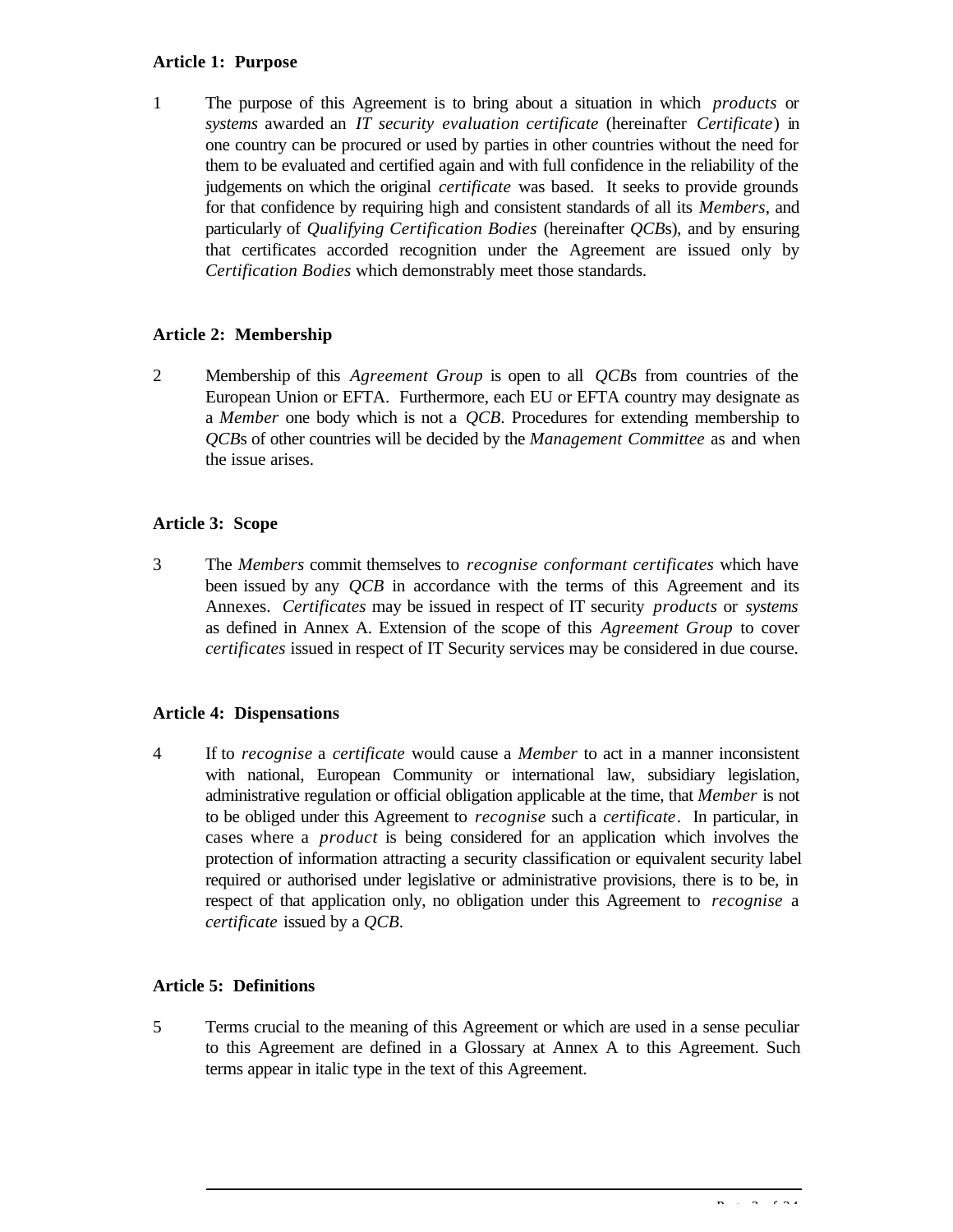#### **Article 6: Prerequisites for the Recognition of Certificates**

- 6 *Certificates* are to be *recognised* if the *evaluation* and *certification* processes to which they relate have been carried out in a duly professional manner on the basis of agreed and publicly available *IT security evaluation criteria* (hereinafter *criteria)* and *IT security evaluation methods* (hereinafter *methods)* and in the context of an *Evaluation and Certification Scheme* (hereinafter *Scheme)* which has been established under the provisions of a law or of an officially recognised administrative procedure valid in the country concerned and if the *certificates* and *certification reports* issued meet agreed minimum requirements. *Certificates* which meet all these conditions are termed *conformant certificates*.
- 7 Unless and until it is agreed unanimously otherwise by the *Management Committee*, the agreed *criteria* are to be those laid down in the *Information Technology Security Evaluation Criteria (ITSEC) and Common Criteria (CC)* and the evaluation methods are to be those laid down in the *Information Technology Security Evaluation Manual (ITSEM*) and *Common Evaluation Methodology (CEM)*, each of these documents in the version current at the time. Unless and until it is unanimously agreed otherwise by the *Management Committee*, the minimum requirements for *certificates* and *certification reports* are to be those laid down in the *ITSEM*. The minimum requirements for a *Scheme* are laid down in Annex B to this Agreement. An *evaluation* and *certification* is deemed to have been carried out in a duly professional manner if, as a minimum,
	- the *Evaluation Facility*:
		- either has been accredited in a participating country by a recognised *Accreditation Body* as meeting the requirements of EN 45001 or ISO Guide 25 (in so far as these requirements are consistent with the peculiarities of the IT security domain) and has been *licensed* by a QCB,
		- or has been established as an *ITSEF* under the provisions of a law or statutory instrument or other official administrative procedure valid in the participating country concerned and can provide satisfactory evidence that it meets the requirements of EN 45001 or ISO Guide 25 (in so far as these requirements are consistent with the peculiarities of the IT security domain);
	- the *Certification Body*:
		- either has been accredited in its respective country by a recognised *Accreditation Body* as meeting the requirements of EN 45011 or ISO Guide 65 (in so far as these requirements are consistent with the peculiarities of the IT security domain) and to the minimum extent that it meets the requirements laid down in Annex C of this Agreement
		- or has been established under the provisions of a law, statutory instruments or other official administrative procedure valid in the country concerned and can provide satisfactory evidence that it meets the requirements of EN 45011 or ISO Guide 65 (in so far as these requirements are consistent with the peculiarities of the IT security domain) and to the minimum extent that it meets the requirements laid down in Annex C of this Agreement.
	- the *Certification Body* monitors *evaluations* in progress (*monitoring of*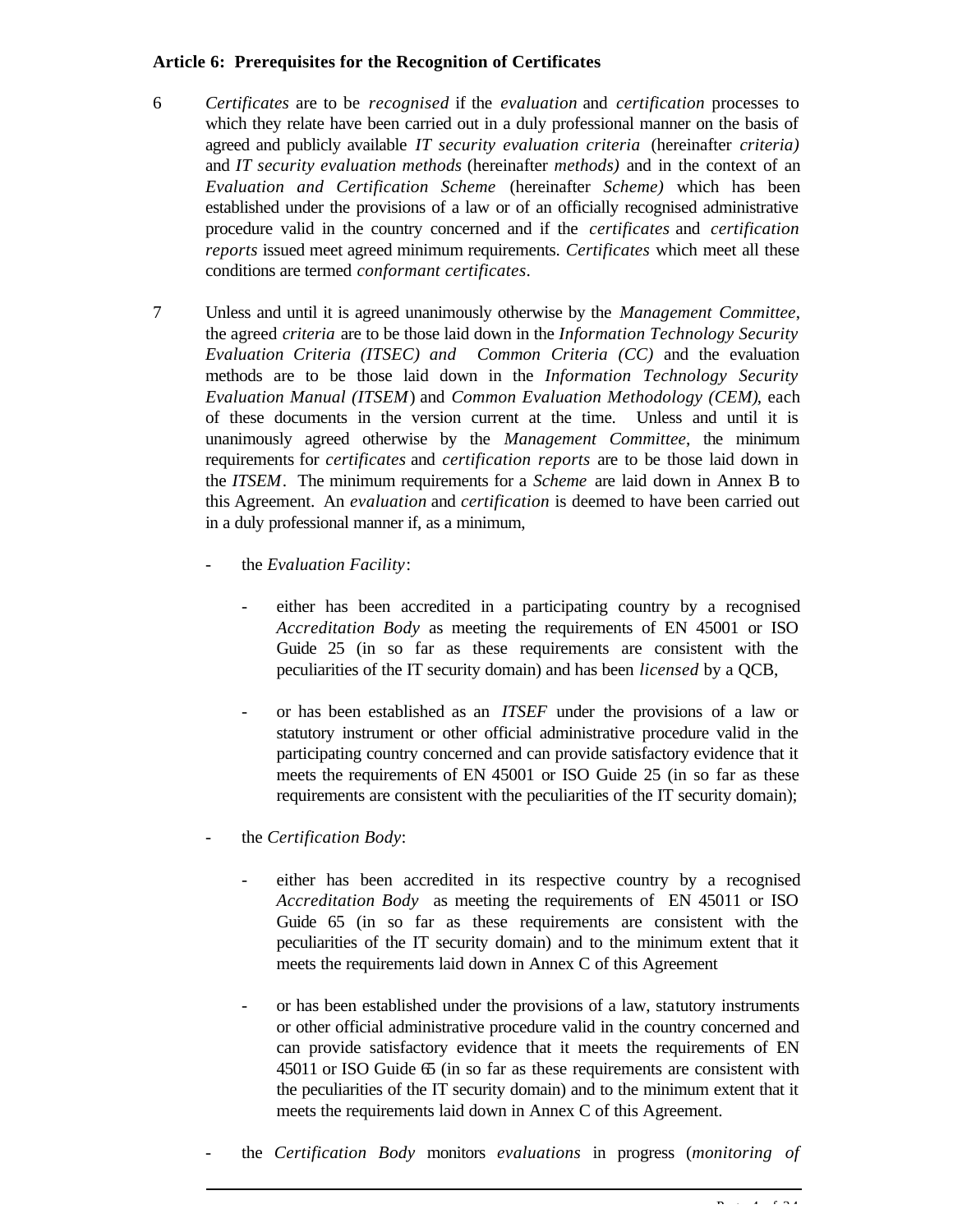*evaluations*) as required and, as appropriate, carries out other procedures to ensure that all *Evaluation Facilities* operating within its *Scheme*:

- perform evaluations impartially,
- apply the agreed *criteria* and *methods* correctly and consistently,
- adequately protect the confidentiality of sensitive information involved.
- 8 In order to promote the consistent application by *Schemes* of the mutually agreed *criteria* and *methods*, the *Members* commit themselves to work towards uniform interpretation of the currently applicable *criteria* and *methods*. In pursuance of this commitment the *Members* further commit themselves to regular exchanges of information on interpretations and to the discussions necessary to resolve differences of interpretation.

#### **Article 7: Obligation of compliance**

9 The *Member*s commit themselves to continuing compliance with the terms of this Agreement and, in the case of those *Member*s which are also *QCBs* or responsible for such bodies, to continuing compliance with the prerequisites for recognition of certificates laid down in Article 6 and the Annexes there cited. In the event of a *Member* notifying the *Management Committee* of a claim that a *QCB* is no longer complying with the terms of this Agreement and if the first *Member* can substantiate this claim to the satisfaction of a majority of the *Management Committee*, a *compliance check* is to be made on the *QCB* complained of. The form of such compliance checks is set out in Annex D to this Agreement. In the event of a *Member* notifying the *Management Committee* of a claim that another *Member* is no longer complying with the terms of this Agreement in some respect other than failure to comply with Article 6 and with the Annexes there cited and if the first *Member* can substantiate the claim to the satisfaction of a majority of the *Management Committee*, the provisions of Article 11 and of Annex H shall apply.

#### **Article 8: Publicity**

- 10 *Conformant certificates* issued by a *QCB* are to bear prominently, in addition to any logo or distinguishing device peculiar to the *QCB* or its *Scheme*, the logo of the Recognition Agreement and a standard form of words. The logo and the form of words are given in Annex E to this Agreement.
- 11 The *Management Committee* shall ensure that equal publicity is given by its *Member*s to all *conformant certificates*.

#### **Article 9: Sharing of Information**

- 12 Each *Member* undertakes to make available to other *Member*s all information and documentation relevant to the application of this Agreement.
- 13 In meeting this obligation, the industrial and commercial secrets of third parties may be disclosed only if prior agreement has been obtained in writing from the third party concerned.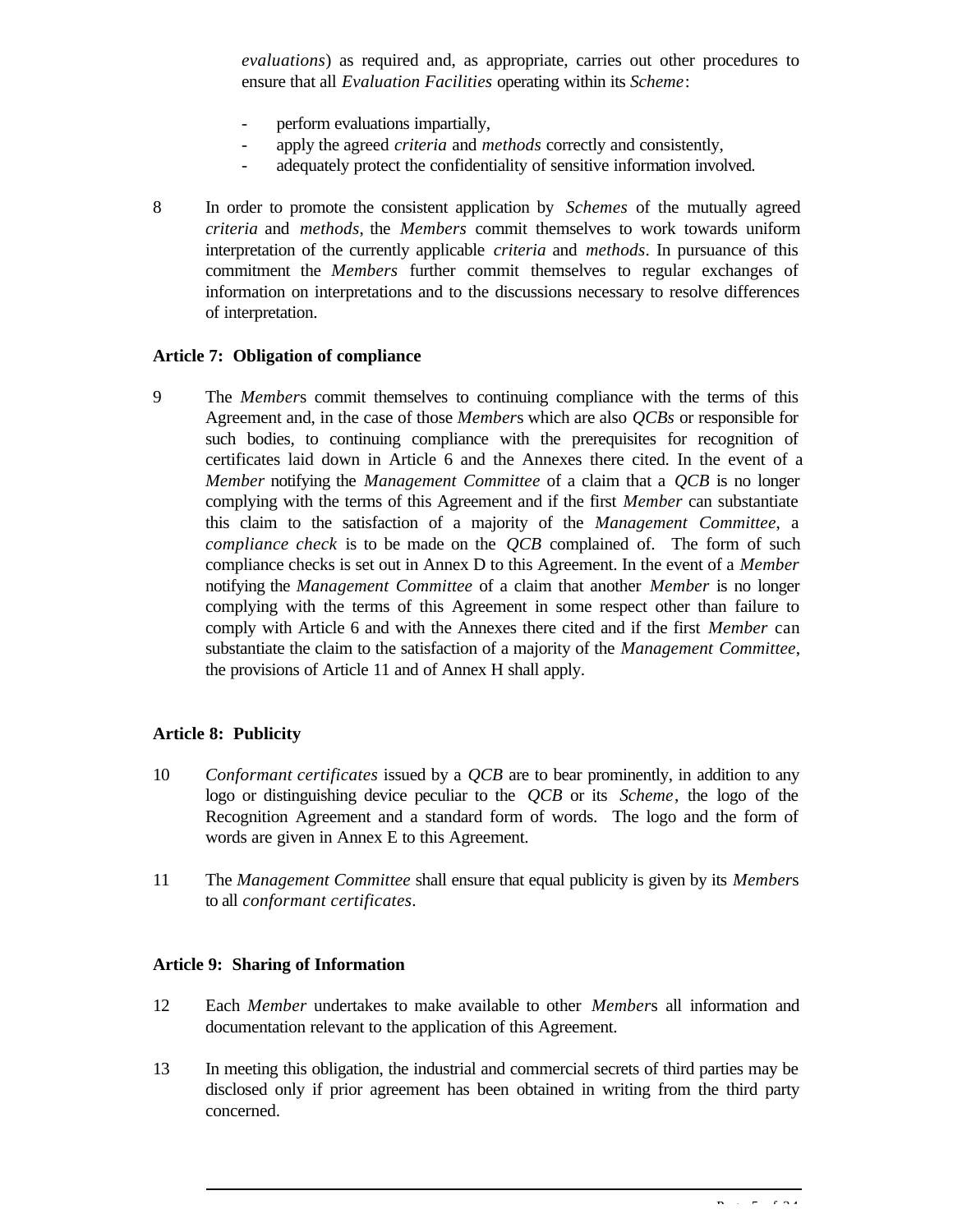- 14 In particular, each *Member* is promptly to provide information on prospective changes which might affect its ability to meet the prerequisites for *recognition* or which might otherwise frustrate the operation or intention of this Agreement.
- 15 The nature and scope of the information and documentation routinely required are dealt with more fully in Annex F to this Agreement.

#### **Article 10: Conditions for achieving and maintaining Qualifying Status**

16 A *Certification Body* shall be accepted as issuing *conformant certificates* if it can demonstrate to the unanimous satisfaction of the *Management Committee* that it fulfils the prerequisites for the *Recognition* of *Certificates* set out in Article 6 of this Agreement and in the Annexes there cited. Such *Certification Bodies* are termed *Qualifying Certification Bodies (QCBs)*. The procedure for applying for and conferring *Qualifying Status* is laid down in Annex G to this Agreement.

#### **Article 11: Involuntary termination of Membership or of Qualifying Status**

- 17 Membership or Qualifying Status shall be terminated against the will of the *Member* concerned only on grounds of serious or persistent failure to comply with the terms of the Agreement.
- 18 Termination of membership shall be invoked only when at least two thirds of the *Management Committee* agree either that there is no prospect of renewed compliance or that the errant *Member*'s obligations under the Agreement have been so flagrantly flouted that immediate expulsion is justified.
- 19 Termination of Qualifying Status shall be invoked only as a last resort when, after a *QCB* has failed a *compliance check*, at least two thirds of the *Management Committee* agree that there is no prospect of that *QCB* demonstrating renewed compliance within a reasonable time and remaining compliant thereafter. Termination of Qualifying Status shall not necessarily entail termination of membership.
- 20 Details of the procedures to be followed and of the practical implications of termination of membership and of Qualifying Status are given in Annex H to this Agreement.

# **Article 12: Administration of the Agreement**

21 This Agreement is to be administered by its *Member*s through a *Management Committee* consisting of one representative from each participating country. Where there is more than one *Member* in a country, it is for that country to decide which *Member* shall represent it. However, in cases in which a country designates a body to be a *Member* of the *Agreement Group* in addition to one or more *QCB*s from that country, that designated body will always be the representative on the *Management Committee*. The *Management Committee* is to meet as often as required, but at least once per year, to consider matters affecting the status, terms or application of this Agreement. The *Management Committee* may establish ad-hoc groups of experts to provide support and advice. The other rules of procedure and principal responsibilities of the *Management Committee* are set out in Annex I to this Agreement. Additional rules may be agreed by the *Management Committee*.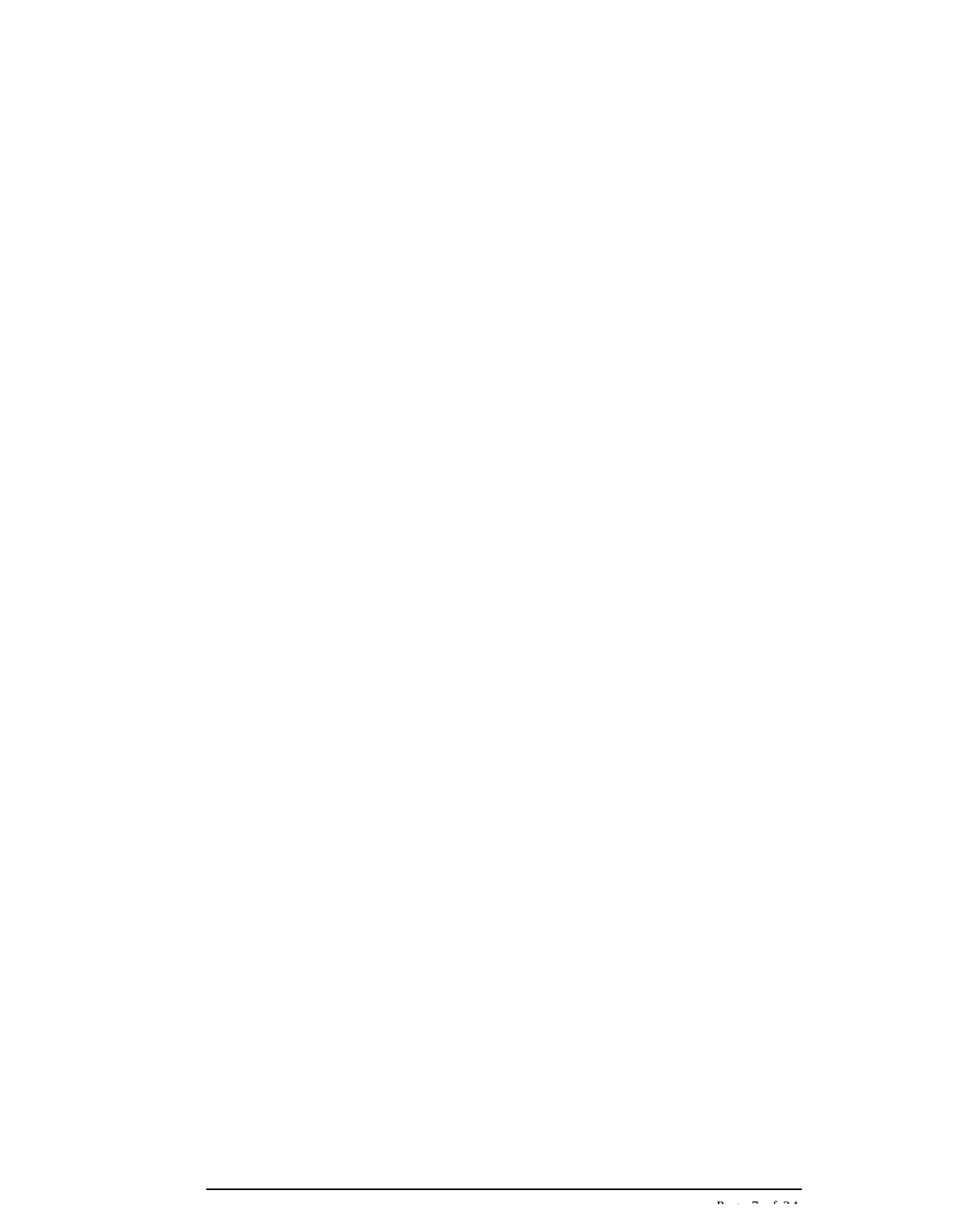#### **Article 13: Disputes and Conciliation**

- 22 Disputes concerning the terms or operation of this Agreement which cannot be resolved to the satisfaction of all concerned through negotiation are to be referred to a conciliation procedure. Such disputes may arise between *Member*s or between an outside organisation and an individual *Member* or even, perhaps, the *Agreement Group* as whole. The procedures to be followed in resolving such disputes and the conciliation procedure are described in Annex J.
- 23 Neither the *Management Committee* nor any *Member* shall seek to intervene or to become involved in any way in disputes between an outside organisation and a *Member* which relate purely to:
	- matters internal to the operation of the *Scheme* for which the *Member* concerned is responsible
	- explicit or implicit contracts or obligations between the outside organisation and the *Member* which do not stem directly from the terms of this Agreement.

#### **Article 14: Sub-contracting**

24 Sub-contractors shall not be used to carry out the procedures set out in Annex D or in Annex G.3 or G.4 of this Agreement.

#### **Article 15: Costs**

25 Except as specified elsewhere, each *Member* is to be responsible for meeting all costs arising through its membership of this Agreement.

#### **Article 16: Revision**

26 Any modification of the terms of this Agreement and its Annexes is to be agreed unanimously by the *Management Committee* and recorded in a formal document signed by all *Member*s. SOG-IS is to be informed of any revision.

#### **Article 17: Duration**

- 27 This Agreement is to remain in force unless the *Members* decide unanimously to end it. An abrogation of this Agreement by a single *Member* is not to take effect until three months have elapsed from the date on which notification of the abrogation has been received by the *Management Committee*.
- 28 The terms and operation of this Agreement are to be formally reviewed by the *Management Committee* when three years have elapsed from the date of its commencement.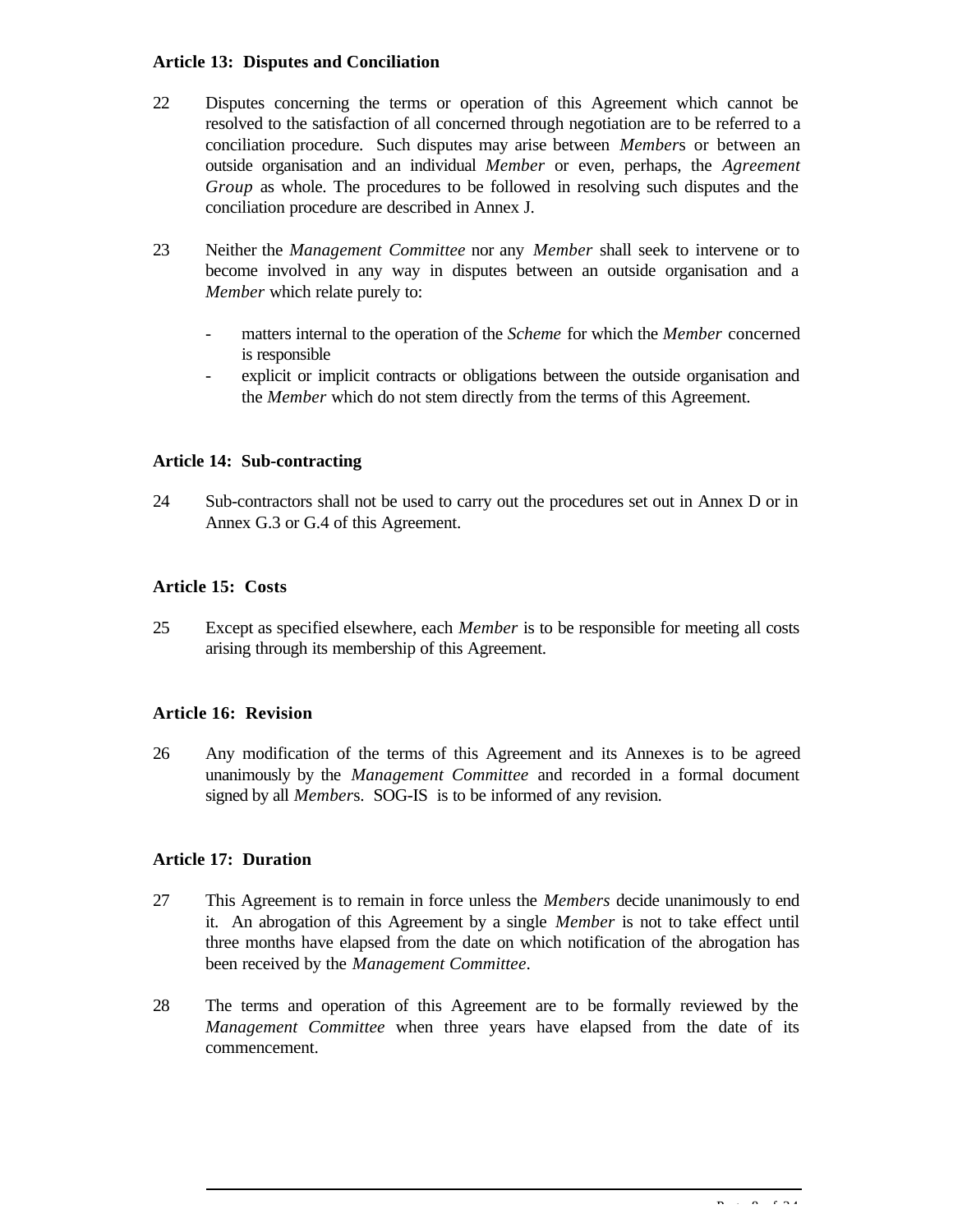#### **Article 18: Commencement**

29 This Agreement is to enter into force (its terms having been unanimously approved by SOG-IS pending a recommendation by the Council) on the date on which it has been signed by all its founding *Members*.

# **Article 19: Legal Effect**

- 30 It is recognised and accepted by each of the Members that:
- a) this agreement does not create any rights, liabilities or obligations which would have a binding effect in national, international or European Community law on any or all of them; and
- b) recognition of certificates does not require a Member to endorse, confirm, warrant or guarantee in any way a certificate issued by another Member.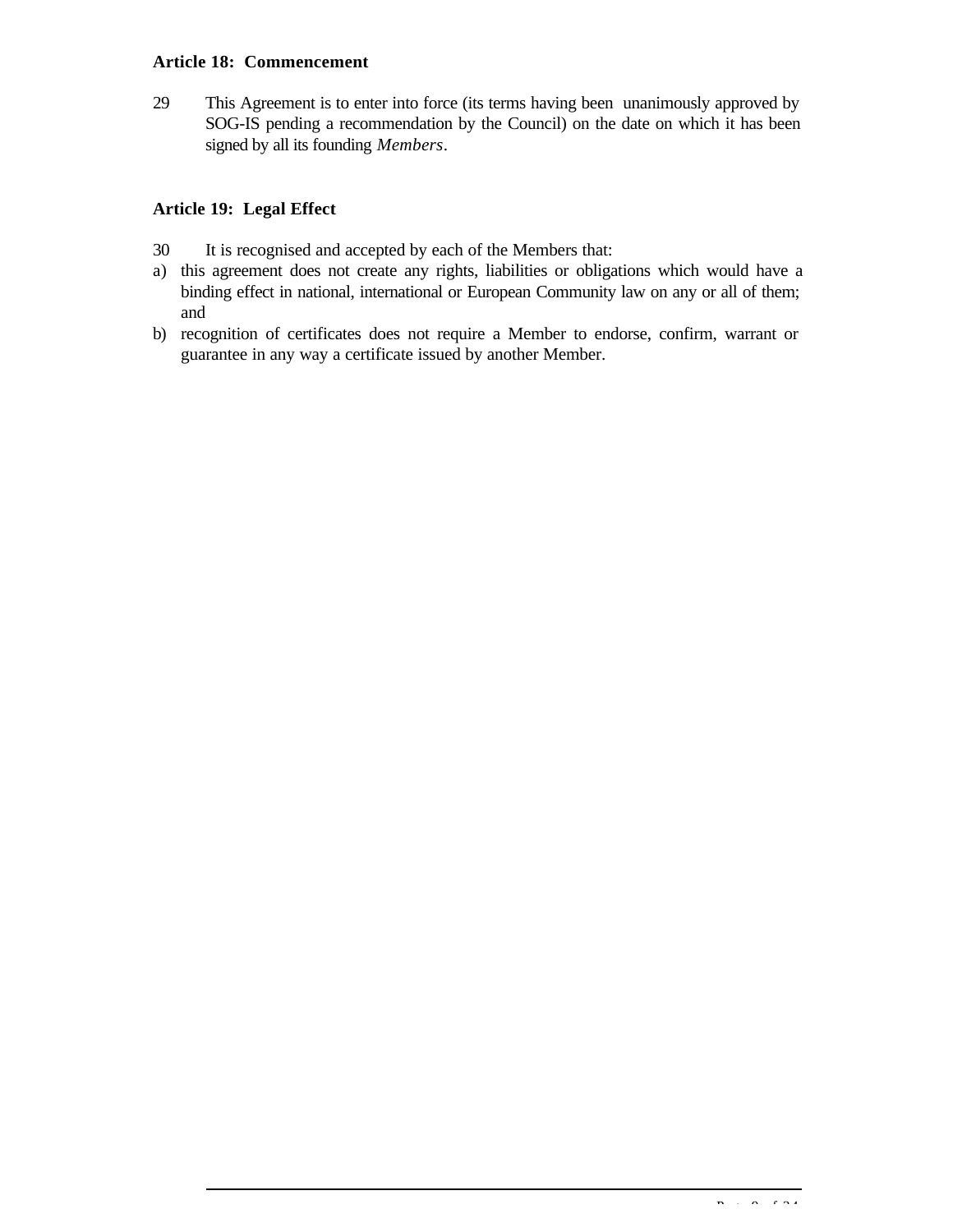#### **Annex A: Glossary**

- 1 This glossary contains definitions of all terms in the text or Annexes of this Agreement which are used in a sense specific to this Agreement or which have a specialised meaning crucial to the interpretation of this Agreement. It also contains definitions of certain other terms used in this Annex. Efforts have been made to align this glossary as much as possible with the "ISO/IEC Guide 2: 1991 - General Terms and Their Definitions Concerning Standardisation and Related Activities".
- 2 Where the definitions in this Annex differ from definitions of the same terms given in ITSEC,CC, ITSEM, or CEM the definitions in this Annex are to be used in establishing the intended meaning of this Agreement. Such definitions are broadly consistent with those given in ITSEC, CC, ITSEM and CEM which remain generally valid. The differences are in the interest of greater clarity in the specific context of this Agreement.
- 3 Terms defined in the Glossary appear in the main body of this Agreement in italic type.
- 4 Accreditation: formal confirmation by an Accreditation Body that an organisation is meeting a predetermined standard of impartiality and general technical, methodological and procedural competence.
- 5 Accreditation Body: an independent organisation responsible for assessing the performance of other organisations against a recognised standard, and for formally confirming the Status of those that meet the standard.
- 6 Agreement Group: all the Members together in their capacity as signatories of this Agreement.
- 7 CC: Common Criteria, the title of a document published by several agencies in North America and Europe describing a set of IT security evaluation criteria which is backwards compatible to the source criteria which included ITSEC. The CC has been submitted to ISO as a draft standard ISO 15408.
- 8 CEM: Common Evaluation Methodology, the title of a technical document which describes a set of IT security evaluation methods for use with CC.
- 9 Certificate: a brief publicly available document in which is confirmed by a Certification Body that a given product or system has been awarded a certain assurance level, following evaluation by an ITSEF. A Certificate always has associated with it a Certification Report.
- 10 Certification: the process carried out by a Certification Body leading to the issue of an IT Security Certificate.
- 11 Certification Body: an independent organisation responsible for carrying out certification and for overseeing the operation of an Evaluation and Certification Scheme. See also Qualifying Certification Body.
- 12 Certification Report: a publicly available document issued by a *Certification Body* which summarises the results of an evaluation and confirms the overall results, i.e. that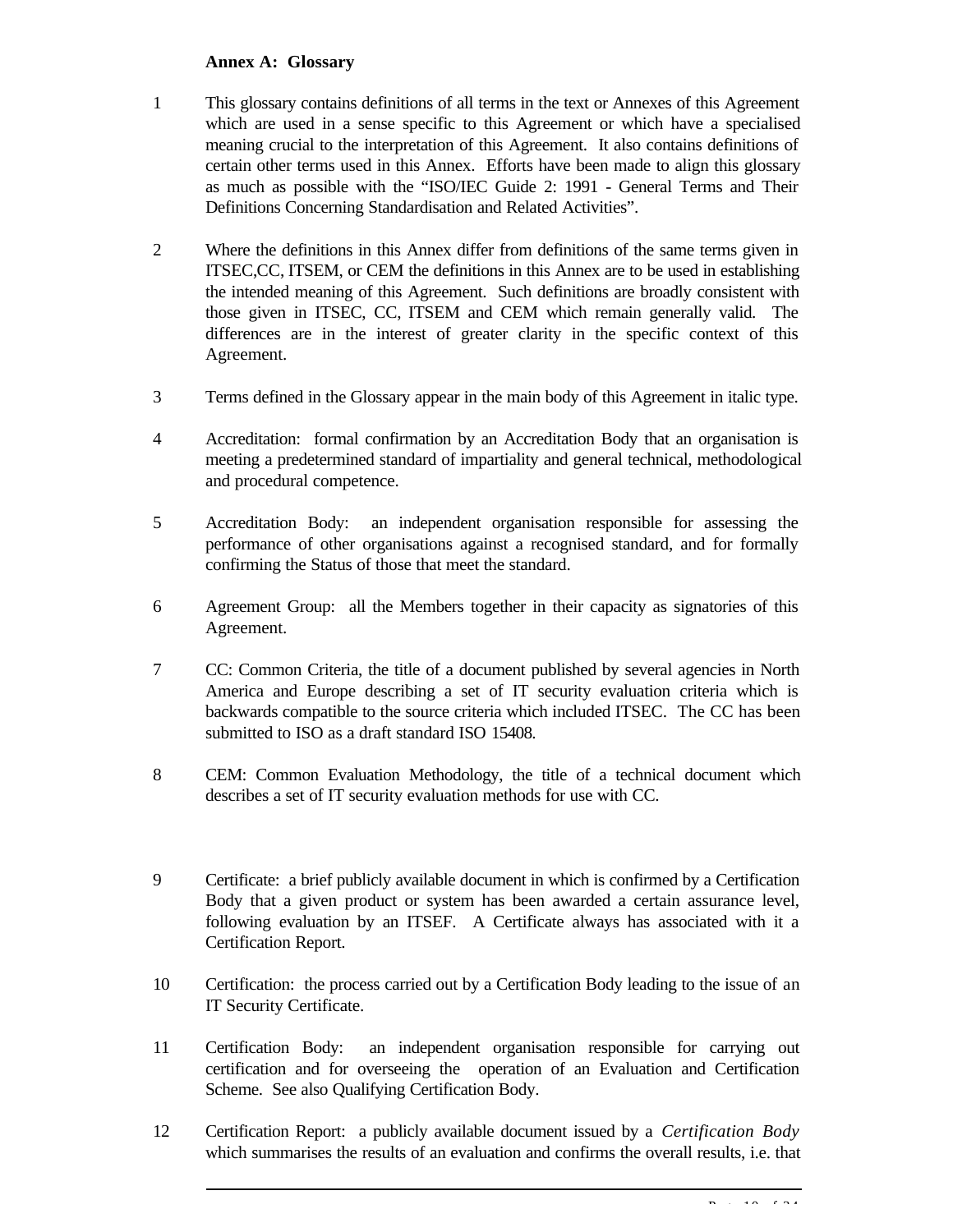the evaluation has been properly carried out, that the evaluation criteria, evaluation methods and other procedures have been correctly applied and that the conclusions of the Evaluation Technical Report are consistent with the evidence.

- 13 Certified Products List: a publicly available document issued periodically by a Certification Body giving brief particulars of every product which holds a currently valid Certificate awarded by that Certification Body.
- 14 Compliance Check: a procedure for establishing that the evaluations and certifications carried out under the authority of a particular *QCB* continue to comply with the requirements set out in this Agreement.
- 15 Conformant Certificate: a certificate issued by or under the authority of a QCB in accordance with the terms of this Agreement.
- 16 Continuous monitoring: a system for ensuring, on a regular basis, compliance with the terms of this Agreement.
- 17 Criteria: see IT Security Evaluation Criteria
- 18 Evaluation: the assessment of an IT product or system against pre-defined IT security evaluation criteria and methods to determine whether or not the claims made for the security of the system or product are justified.
- 19 Evaluation and Certification Scheme: the systematic organisation of the functions of evaluation and certification within a given country under the authority of a Management Board or of a Certification Body in order to ensure that high standards of competence and impartiality are maintained and that consistency is achieved.
- 20 Evaluation Criteria: see IT Security Evaluation Criteria.
- 21 Evaluation Facility: an organisation which carries out evaluations, independently of the manufacturers and vendors of the products or systems evaluated, and usually on a commercial basis.
- 22 Evaluation Methods: see IT Security Evaluation Methods.
- 23 Evaluation Technical Report: a report giving details of the findings of an evaluation, submitted by the Evaluation Facility to the Certification Body as the principal basis for the Certification Report.
- 24 ITSEC: Information Technology Security Evaluation Criteria, the title of a document published by the European Commission, describing a particular set of IT security evaluation criteria which is officially recommended by the Council of the European Union for use in conducting evaluations throughout the European Union and also used by some other countries.
- 25 IT Security Evaluation Certificate: see Certificate
- 26 IT Security Evaluation Criteria: a compilation of the information which needs to be provided and of the actions which need to be taken in order to give grounds for confidence that evaluations will be carried out effectively and to a consistent standard throughout an Evaluation and Certification Scheme.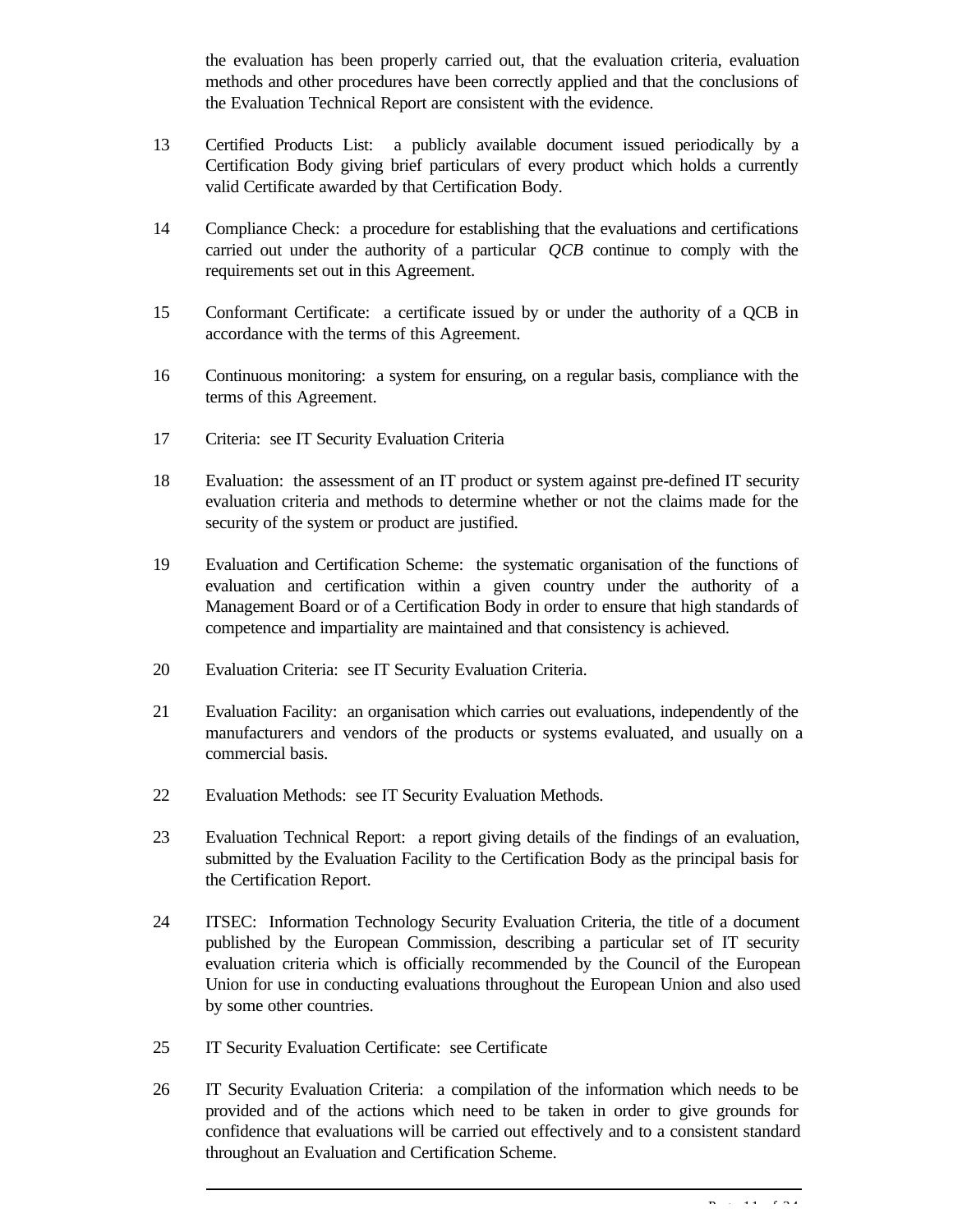- 27 IT Security Evaluation Methods: a compilation of the methods which need to be used by Evaluation Facilities in applying IT security evaluation criteria in order to give grounds for confidence that evaluations will be carried out effectively and to a consistent standard throughout an Evaluation and Certification Scheme.
- 28 ITSEF: IT Security Evaluation Facility, a formally authorised Evaluation Facility, performing evaluations within the context of a particular Evaluation and Certification Scheme.
- 29 ITSEM: Information Technology Security Evaluation Manual, the title of a technical document, endorsed by SOG-IS and published by the European Commission, which describes a particular set of IT security evaluation methods.
- 30 Licensed: assessed by *a* Certification Body as technically competent in the specific field of IT security evaluation and formally authorised to carry out evaluations within the context of a particular Evaluation and Certification Scheme.
- 31 Licensing Policy: a part of the essential documentation of every Evaluation and Certification Scheme*,* setting out the procedures for making an application to be licensed and for the processing of such applications and of the training and security requirements which an applicant must fulfil in order to qualify.
- 32 Management Board: a body which sets the policy for a Evaluation and Certification Scheme and which has ultimate responsibility for the Scheme's operation in accordance with its rules.
- 33 Management Committee: the body, on which all Members of the Agreement Group are represented (in the manner explained in Article 12), which is responsible for the operation of this Agreement in accordance with its rules.
- 34 Member: a signatory of this agreement.
- 35 Methods: see IT Security Evaluation Methods
- 36 Monitoring of Evaluations: the procedure by which representatives of a Certification Body closely observe evaluations in progress in order to satisfy themselves that an ITSEF is carrying out its functions in a proper and professional manner.
- 37 Probationary Period: the period of time given to a Member in which to demonstrate that it is no longer in breach of its obligations under this Agreement.
- 38 Product: a package of IT software and/or hardware, providing functionality designed for use or incorporation within a multiplicity of systems.
- 39 Protectable document: a document containing protectable information.
- 40 Protectable information: sensitive information exchanged under the terms of this Agreement which requires special protection in accordance with Annex F.4.
- 41 Qualifying Certification Body (QCB): a Certification Body which meets the conditions laid down in Article 10 and thus possesses Qualifying Status.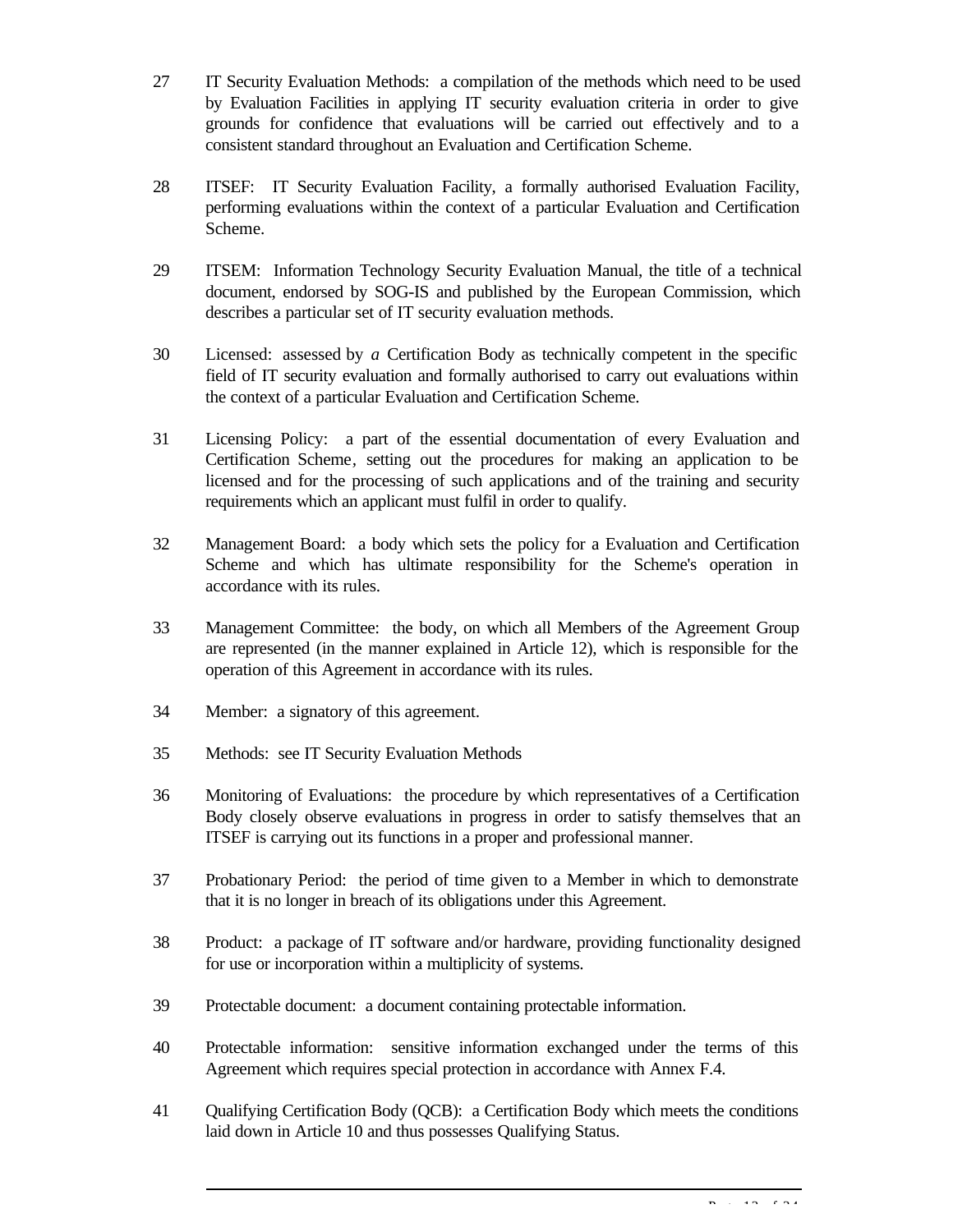- 42 Recognition of Certificates: Acknowledgement by one Member that the evaluation and certification processes carried out by another member appear to have been carried out in a duly professional manner and meet all the conditions referred to in Article 6 of this Agreement.
- 43 Recognise: see Recognition of Certificates.
- 44 Shadow Certification: monitoring of certification in which representatives of at least one QCB participate in the evaluation and certification of a product being conducted under the auspices of another Certification Body.
- 45 System: a specific IT installation, with a particular purpose and operational requirement.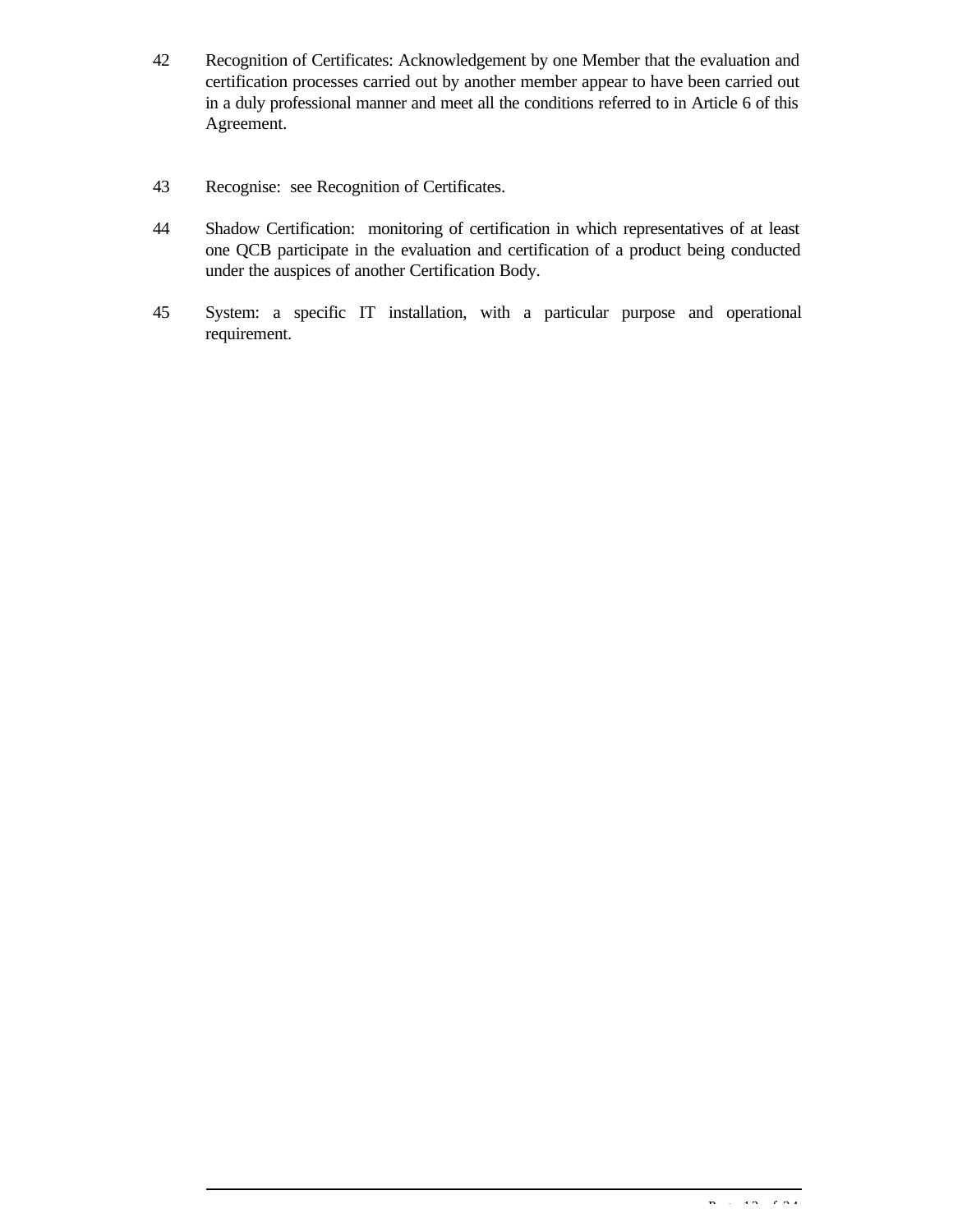# *B.1 The Purpose and Principal Characteristics of a Scheme*

- 46 The main purpose of an Evaluation and Certification Scheme (hereinafter referred to as a Scheme) is to ensure, through the systematic organisation and management of the functions of evaluation and certification, that high standards of competence and impartiality are maintained and that consistency is achieved.
- 47 To this end, each Scheme is managed by a single Certification Body, which is responsible not only for the certification of evaluated products and systems, but, equally importantly, for other functions which are listed in section B.2.
- 48 The overall policy of a Scheme (including its Licensing Policy see below) may be set either by the Certification Body itself or by a Management Board. In the latter case, the Management Board has ultimate responsibility for the operation of the Scheme in accordance with its rules and policies and, where appropriate, for the interpretation or amendment of those rules and policies, while the Certification Body manages the Scheme and applies the rules and policies in accordance with the policy guidance of the Management Board. In either case, it is very important to ensure that mechanisms are in place to ensure that the interests of all parties with a stake in evaluation and certification activities are given an appropriate weight in the running of the Scheme.
- 49 The existence of such a Scheme is of crucial importance in the context of Recognition. For, in conjunction with the correct and consistent application of common evaluation criteria and evaluation methods it offers unique grounds for confidence that all ITSEFs are operating to the same high standards and thus in the correctness of results and in their consistency between one ITSEF and another. Such confidence is indispensable in establishing the trust on which any Recognition Agreement is necessarily based.

# *B.2 The Rôle and Principal Characteristics of the Certification Body*

- 50 The Certification Body is an independent organisation. It is independent of the ITSEFs, and staffed by appropriately qualified personnel.
- 51 It may be established under the provisions of a law, subsidiary legislation or other official administrative procedure valid in the country concerned or it may be accredited by an appropriate Accreditation Body. In both cases, it is to meet either the requirements of EN 45011 or ISO GUIDE 65 or the requirements as specified in the Annex C of this Agreement.
- 52 The principal functions to be performed by the Certification Body are:
	- a) to authorise the participation of Evaluation Facilities in the Scheme (see further below)
	- b) to monitor the performance of participating ITSEFs and, in particular, their adherence to, and application and interpretation of, the agreed evaluation criteria and evaluation methods
	- c) to see to it that procedures are in place within the Scheme to ensure that sensitive information relating to products under evaluation and to the process of evaluation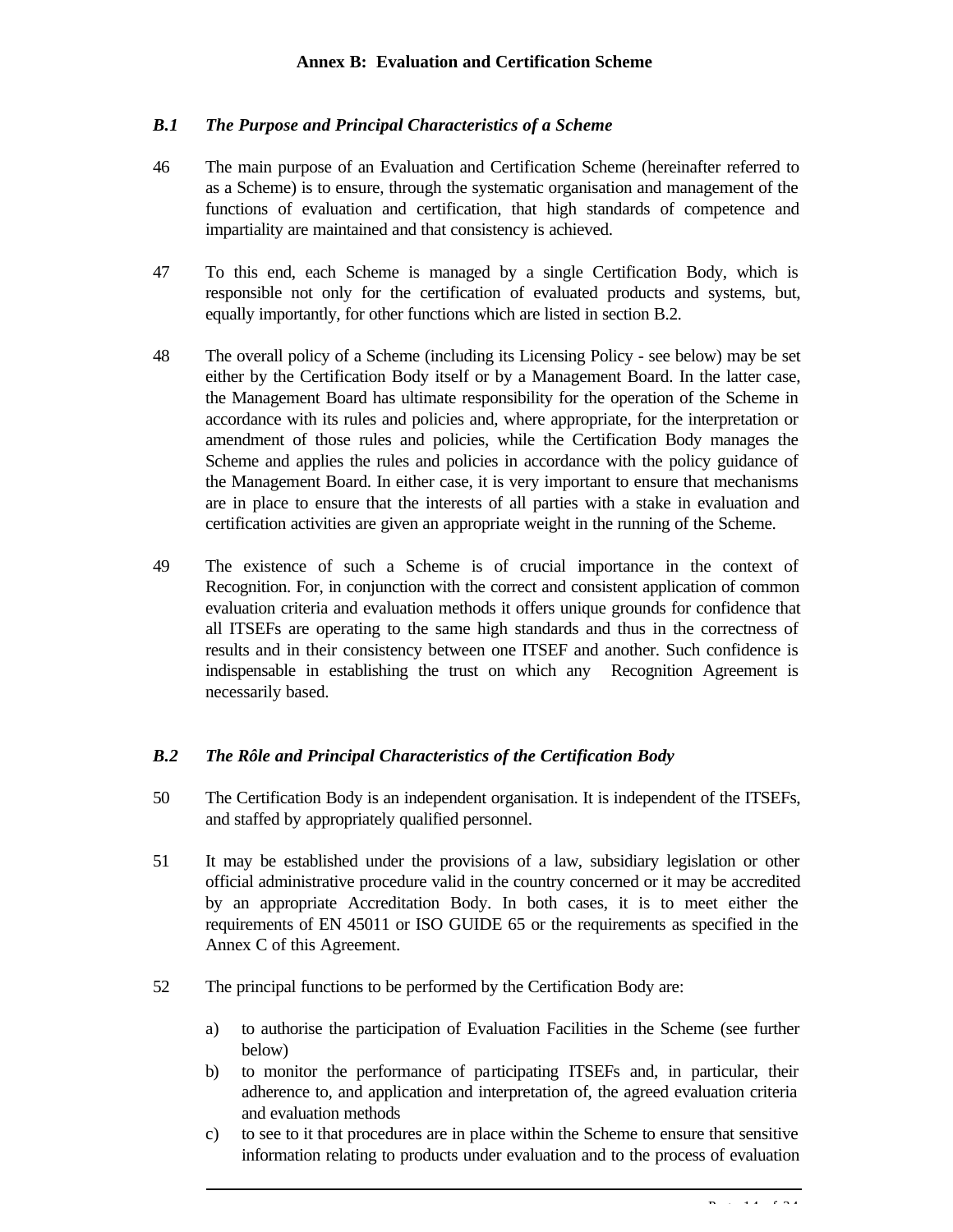itself is appropriately handled and given the security protection it requires and that those procedures are routinely followed (see further below)

- d) to issue additional guidance to ITSEFs as required
- e) to monitor every evaluation in progress within the Scheme
- f) to review all evaluation reports (including especially Evaluation Technical Reports) to ensure that the conclusions are consistent with the evidence adduced and that the agreed evaluation criteria and evaluation methods have been correctly applied
- g) to produce a Certification Report in respect of each evaluation completed under the auspices of the Scheme
- h) to publish certificates and their associated Certification Reports
- i) to publish regularly a document giving brief particulars of all products evaluated within the Scheme which hold a currently valid certificate (Certified Products List)
- j) to document the organisation, policy, rules and procedures of the Scheme, to make that documentation available publicly and to keep it up to date
- k) to ensure that the rules of the Scheme are followed.
- 53 Where there is no Management Board, the Certification Body is also responsible for:
	- l) establishing, and, where appropriate, amending, the rules and policies of the Scheme;
	- m) ensuring that the interests of all parties with a stake in the Scheme's activities are given appropriate weight in the running of the Scheme.
- 54 In the context of membership of this Agreement, a Qualified Certification Body is also responsible for:
	- n) ensuring that the logo of this Agreement appears, in accordance with Article 6 and Annex E of this Agreement, on all conformant certificates which it issues;
	- o) publicising in whatever manner is laid down by the Management Committee under the provisions of Article 8, products holding recognised certificates issued under the authority of other Members;
	- p) providing technical support to activities relating to this Agreement in accordance with the provisions of this Agreement;
	- q) representing the Scheme on the Management Committee (unless, under the provisions of Article 12, another body in the same country has been nominated to do so).

#### *B.3 Accreditation and Licensing of Evaluation Facilities*

- 55 Unless an Evaluation Facility has been established under a law or statutory instrument, if it is to participate in a Scheme, it must fulfil two conditions:
	- a) it must be accredited by an Accreditation Body officially recognised in the country concerned
	- b) it must be licensed by the Certification Body responsible for the management of the Scheme.
- 56 Accreditation entails the Evaluation Facility's demonstrating its impartiality and its general technical, methodological and procedural competence and in particular that it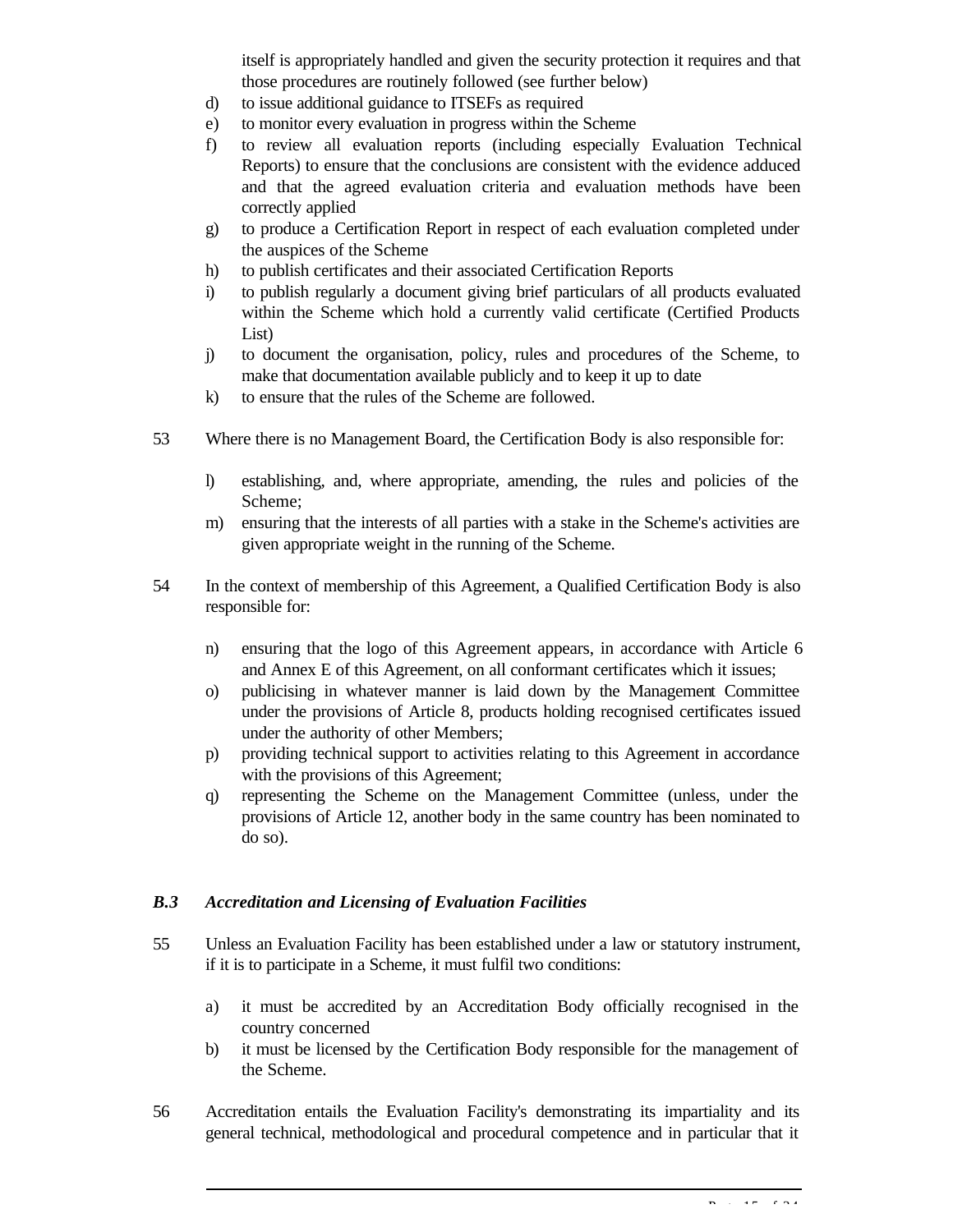meets the requirements of EN 45001 or ISO Guide 25 in so far as these requirements are consistent with the peculiarities of the domain of IT security.

- 57 Accreditation is a necessary, but not a sufficient, condition of licensing. The Evaluation Facility also has to demonstrate to the satisfaction of the Certification Body that it is technically competent in the specific field of IT security evaluation and that it is in a position to comply in full with the rules of the Scheme concerned. This includes demonstrating that it has the ability to apply the agreed evaluation criteria and evaluation methods correctly and consistently and that it meets stringent security requirements necessary for the protection of sensitive information relating to products or systems under evaluation and to the process of evaluation itself.
- 58 An Evaluation Facility which has been licensed to carry out evaluations within a particular Scheme is known as an IT Security Evaluation Facility (ITSEF).
- 59 The detailed licensing policy for each Scheme includes details of security and training requirements and of the procedures for making an application to be licensed and for the processing of such applications.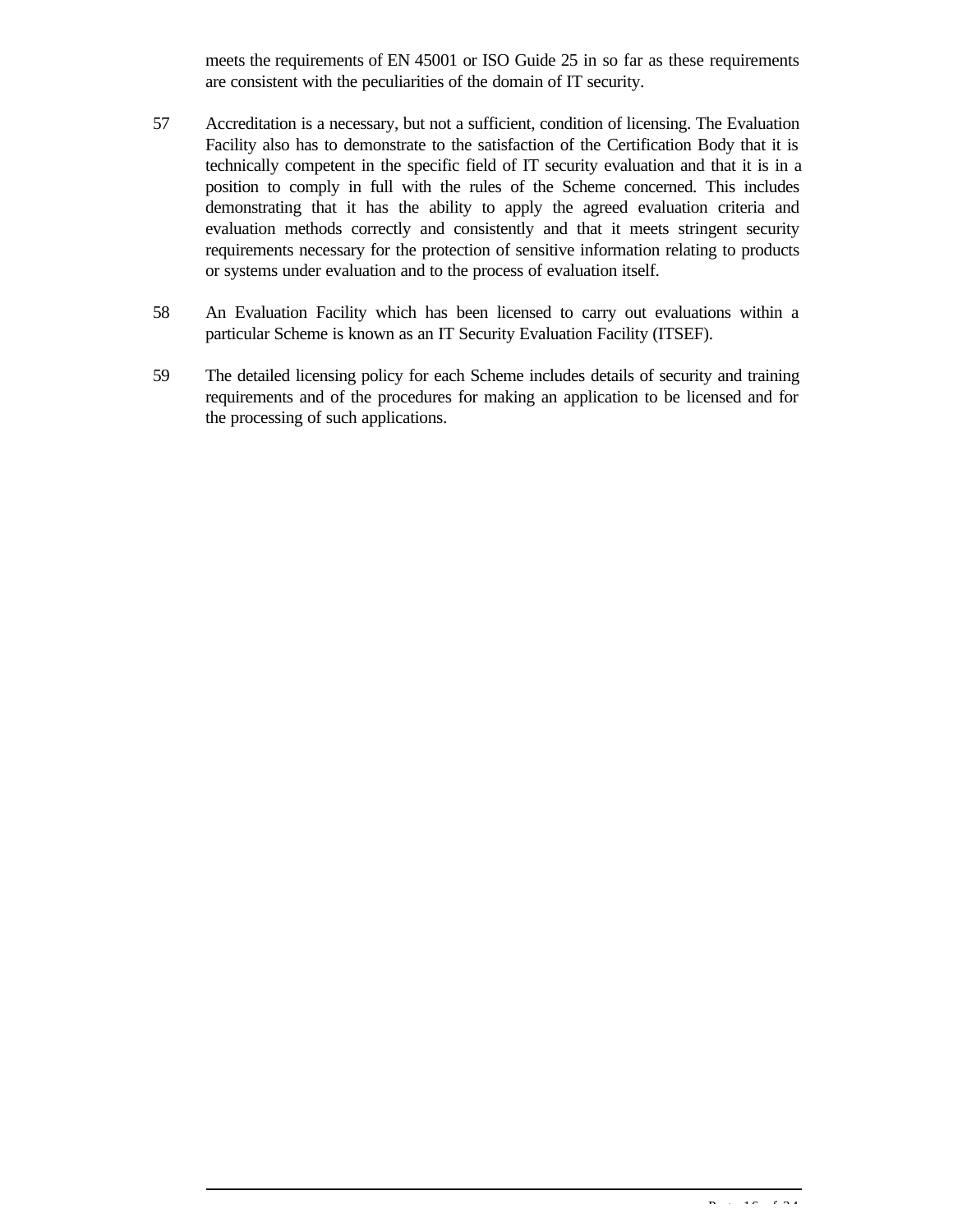#### *C.1 General requirements*

60 This Annex is laid out in the spirit of EN 45011 or ISO Guide 65. There is to be open access to the services of the Certification Body without undue financial or other conditions. The procedures under which the Certification Body operates are to be administered in a non-discriminatory manner.

#### *C.2 Administrative structure*

61 The Certification Body is to be impartial. In particular, it should have permanent staff responsible to a senior executive enabling day-to-day operations to be carried out free from undue influence or control by anyone having a direct commercial interest in the certification.

#### *C.3 Organisational structure*

- 62 The Certification Body is to have and make available on request:
	- a) a chart showing clearly the responsibility and reporting structure of the organisation;
	- b) a description of the means by which the organisation obtains financial support;
	- c) documentation describing its Evaluation and Certification Scheme;
	- d) documentation clearly identifying its status.

#### *C.4 Certification personnel*

- 63 The personnel of the Certification Body are to be competent for the functions they undertake.
- 64 Information on the relevant qualifications, training and experience of each member of staff is to be maintained by the Certification Body and kept up-to-date.
- 65 Personnel are to have available to them clear, up to date, documented instructions pertaining to their duties and responsibilities.
- 66 If work is subcontracted to an outside body, the Certification Body is to ensure that the personnel carrying out the sub-contracted work meet the applicable requirements of this Annex.

#### *C.5 Documentation and change control*

- 67 The Certification Body is to maintain a system for the control of all documentation relating to its Evaluation and Certification Scheme and will ensure that:
	- a) current issues of the appropriate documentation are available at all relevant locations;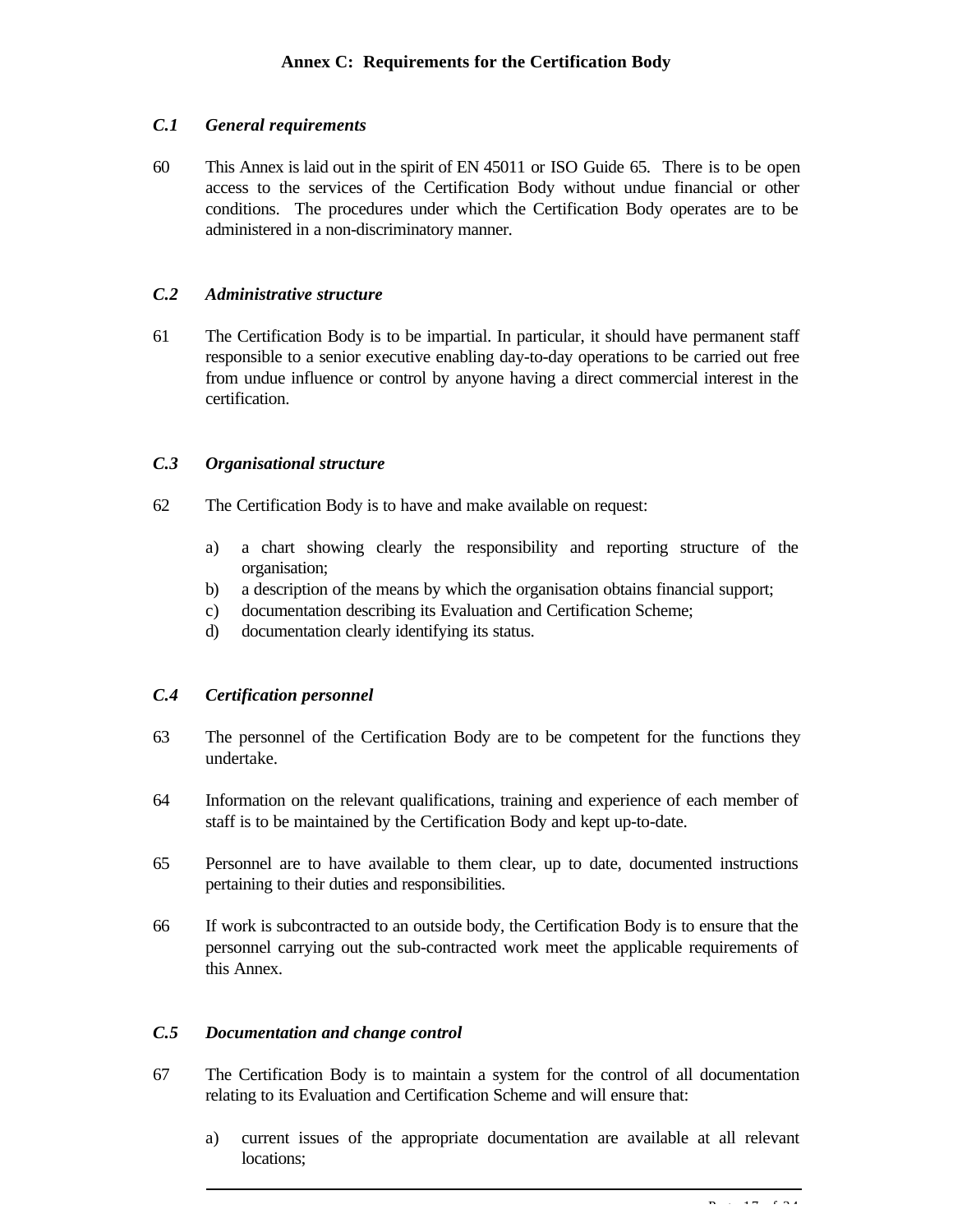- b) documents are not amended or superseded without proper authorisation;
- c) changes are promulgated in such way that those who need to know are promptly informed and are in a position to take prompt and effective action;
- d) superseded documents are removed from use throughout the organisation and its agencies;
- e) those with a direct interest in the Scheme are informed of changes.

#### *C.6 Records*

68 The Certification Body is to maintain a record system to suit its particular circumstances and to comply with relevant regulations applied in the jurisdiction to which the Party is subject. The system is to include all records and other papers produced in connection with each certification; it is to be sufficiently complete to enable the course of each certification to be traced. All records are to be securely stored for a period of at least five years. Client confidentiality is to be maintained unless otherwise required by law.

# *C.7 Certification procedures*

69 The Certification Body is to have the required facilities and documented procedures to enable the product certification to be carried out in accordance with the applicable IT security evaluation criteria and methods.

#### *C.8 Requirements of Evaluation Facilities*

- 70 The Certification Body is to ensure that IT Security Evaluation Facilities conform to the relevant requirements of EN 45001 or ISO Guide 25.
- 71 The Certification Body is to draw up for each IT Security Evaluation Facility a properly documented agreement covering all relevant procedures including arrangements for ensuring confidentiality.

# *C.9 Quality Manual*

- 72 The Certification Body is to have a Quality Manual and documentation setting out the procedures by which it complies with the requirements of this Annex. These are to include at least:
	- a) a policy statement on the maintenance of quality;
	- b) a brief description of the status of the Certification Body;
	- c) the names, qualifications and terms of reference of the senior executive and other certification personnel;
	- d) details of training arrangements for certification personnel;
	- e) an organisation chart showing lines of authority, responsibility and allocation of functions stemming from the Senior Executive;
	- f) details of procedures for monitoring product evaluations;
	- g) details of procedures for preventing the abuse of certificates;
	- h) the identities of any subcontractors and details of the documented procedures for assessing and monitoring their competence;
	- i) details of any procedures for appeals or conciliation.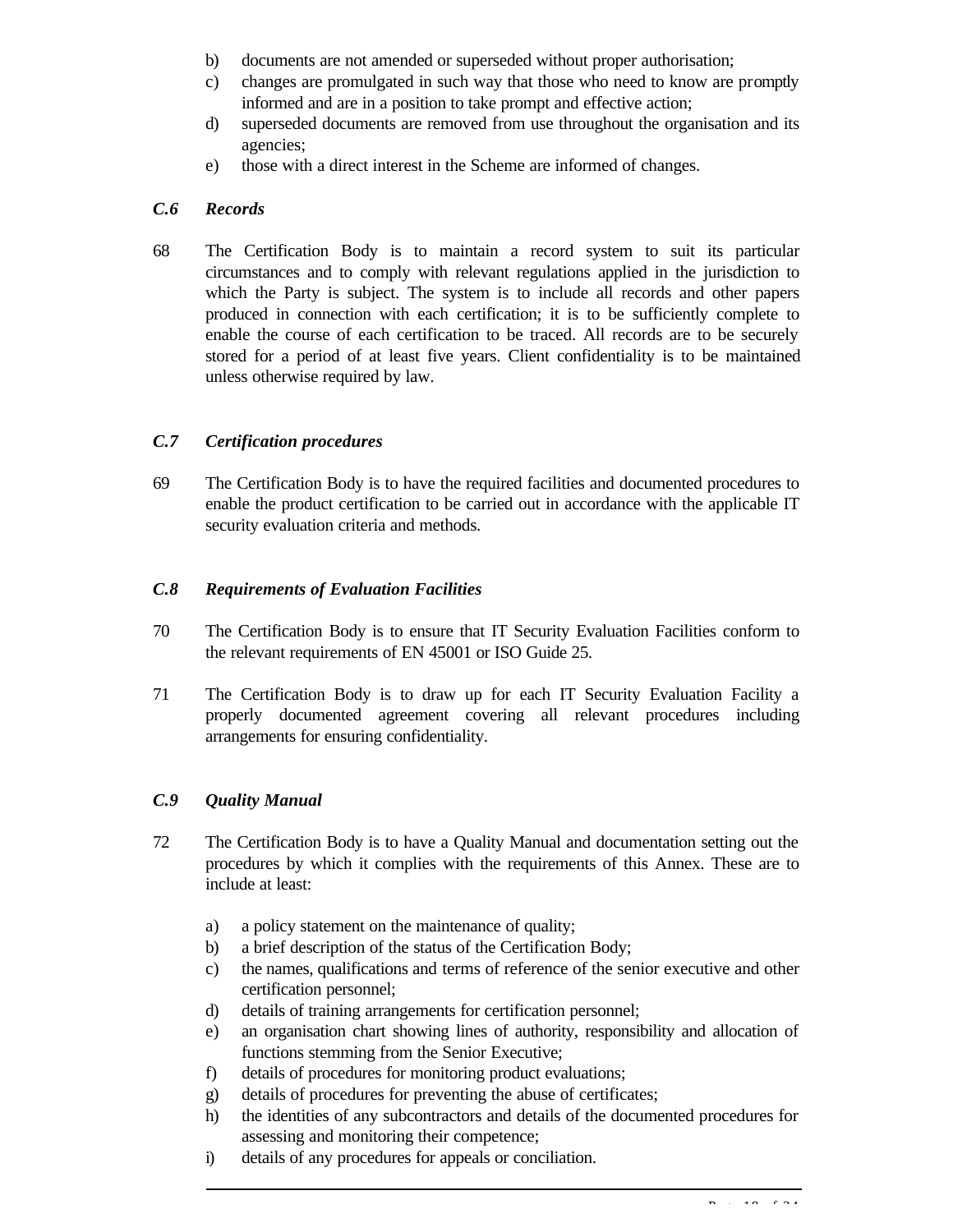# *C.10 Confidentiality*

73 The Certification Body is to have adequate arrangements to ensure confidentiality of the information obtained in the course of its certification activities at all levels of its organisation.

#### *C.11 Publications*

- 74 The Certification Body is to produce and update as necessary a Certified Products List. Each product mentioned in the list is to be clearly identified. The list is to be available to the public.
- 75 A description of the Evaluation and Certification Scheme is to be available in published form.

#### *C.12 Appeals or conciliation*

76 The Certification Body is to have procedures to deal with disputes between itself and an outside party.

#### *C.13 Periodic review*

77 The Certification Body is to undertake periodic reviews of its compliance with the requirements of this Annex.

# *C.14 Misuse of certificates*

- 78 The Certification Body is to exercise proper control over the use of its certificates.
- 79 It is incumbent upon the Certification Body to take whatever administrative, procedural or legal steps may be necessary to prevent or counter the misuse of certificates and to correct false, misleading or improper statements about certificates or about the Evaluation and Certification Scheme.

# *C.15 Withdrawal of certificates*

80 The Certification Body is to have documented procedures for withdrawal of certificates and is to advertise the withdrawal in the next issue of its Certified Products List.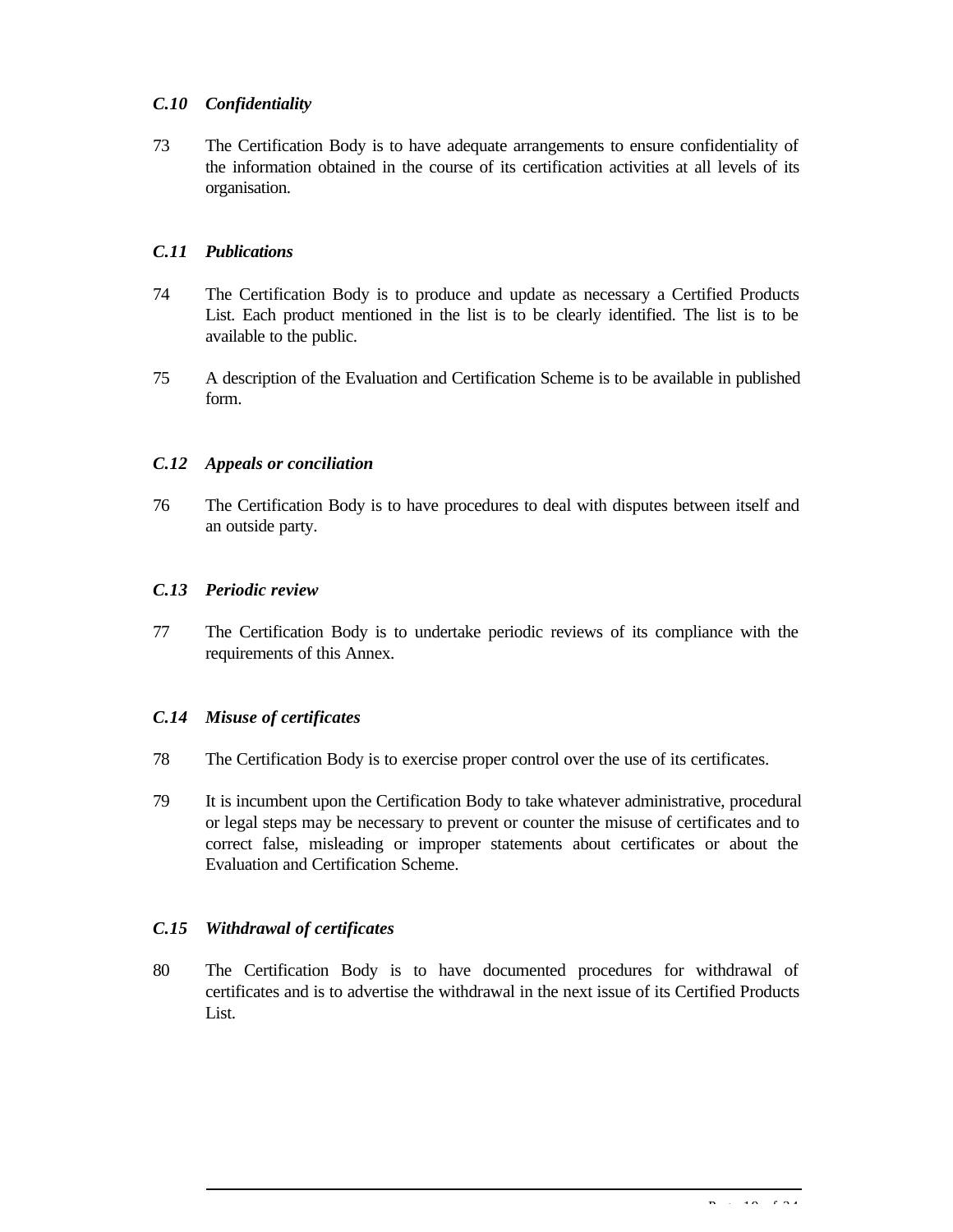#### **Annex D: Compliance check**

- 81 The following paragraphs of this Annex set out the procedures to be followed in carrying out a Compliance Check in accordance with Article 7 and, in outline, the form which such Compliance Checks should take.
- 82 The Management Committee selects one or more QCBs to carry out the Compliance Check on the QCB complained of. The QCB or QCBs performing the Compliance Check make nominations for a team to consist of at least two experts.
- 83 The burden of carrying out Compliance Checks is to be shared equitably between the QCBs.
- 84 The QCB undergoing the Compliance Check has within one month to provide the complete Scheme documentation applicable at the time. The experts review the documentation to determine if it is in compliance with the prerequisites for Recognition, and report their findings to the Management Committee. In the case of non-compliance the provisions of Annex H apply.
- 85 If the Scheme documentation complies with the prerequisites for Recognition a Shadow Certification is performed.
- 86 A suitable product with a level of E2 , E3, EAL3 or EAL4 is agreed on by the QCBs directly involved and a non-disclosure agreement is signed between them.
- 87 It is the responsibility of the experts to satisfy themselves that the QCB undergoing the Compliance Check is compliant in respect of all aspects of the evaluation and certification process. In carrying out this responsibility, the experts may wish to take part in some aspects of the certification process. It is the responsibility of the QCB undergoing the Compliance Check to facilitate this.
- 88 The experts are also to check the application of the procedures to ensure the confidentiality of sensitive information required in Annexes C and F to this Agreement.
- 89 At appropriate stages of the evaluation and certification, the following documentation is to be provided for checking by the experts:
	- the Security Target
	- the Evaluation Technical Report
	- any written comments on the above documents made by the Certification Body
	- the Certification Report.
- 90 Other evaluation reports are to be provided on request.
- 91 All documentation referred to above is to be made available in English or in another language acceptable to the experts. Evaluation reports are to be translated only if necessary. It is up to the shadowed QCB to find and implement a solution to any problem of language which is acceptable to the experts.
- 92 The experts make a report to the Management Committee, summarising the results of the Compliance Check and stating, with supporting evidence, whether the QCB under investigation is, in their judgement, compliant or not-compliant. The Management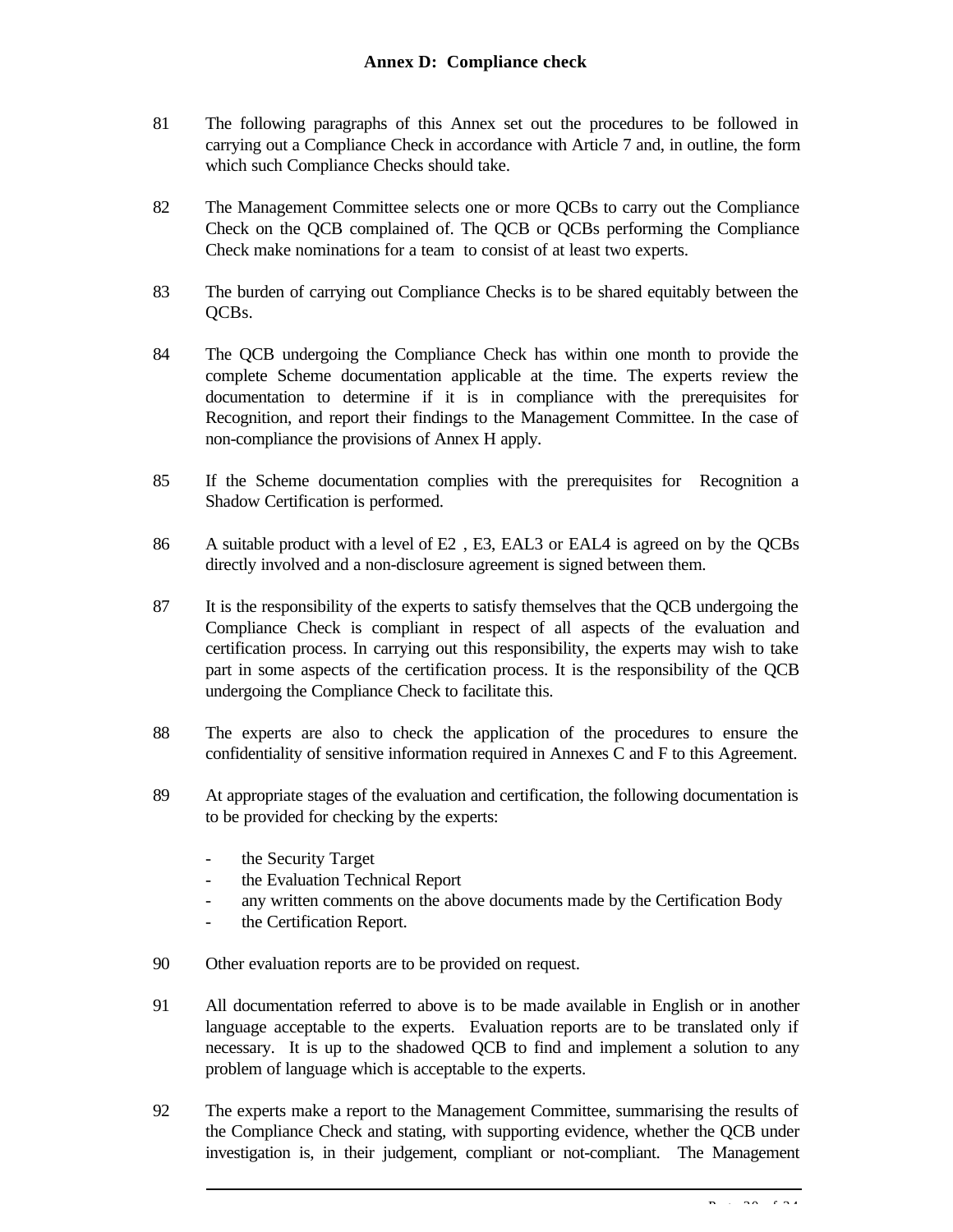Committee reviews the report of the experts. Once the Management Committee is satisfied that the report is internally consistent and that the conclusion follows from the evidence, the result is notified to the Certification Body undergoing the Compliance Check. In the case of non-compliance the provisions of Annex H apply.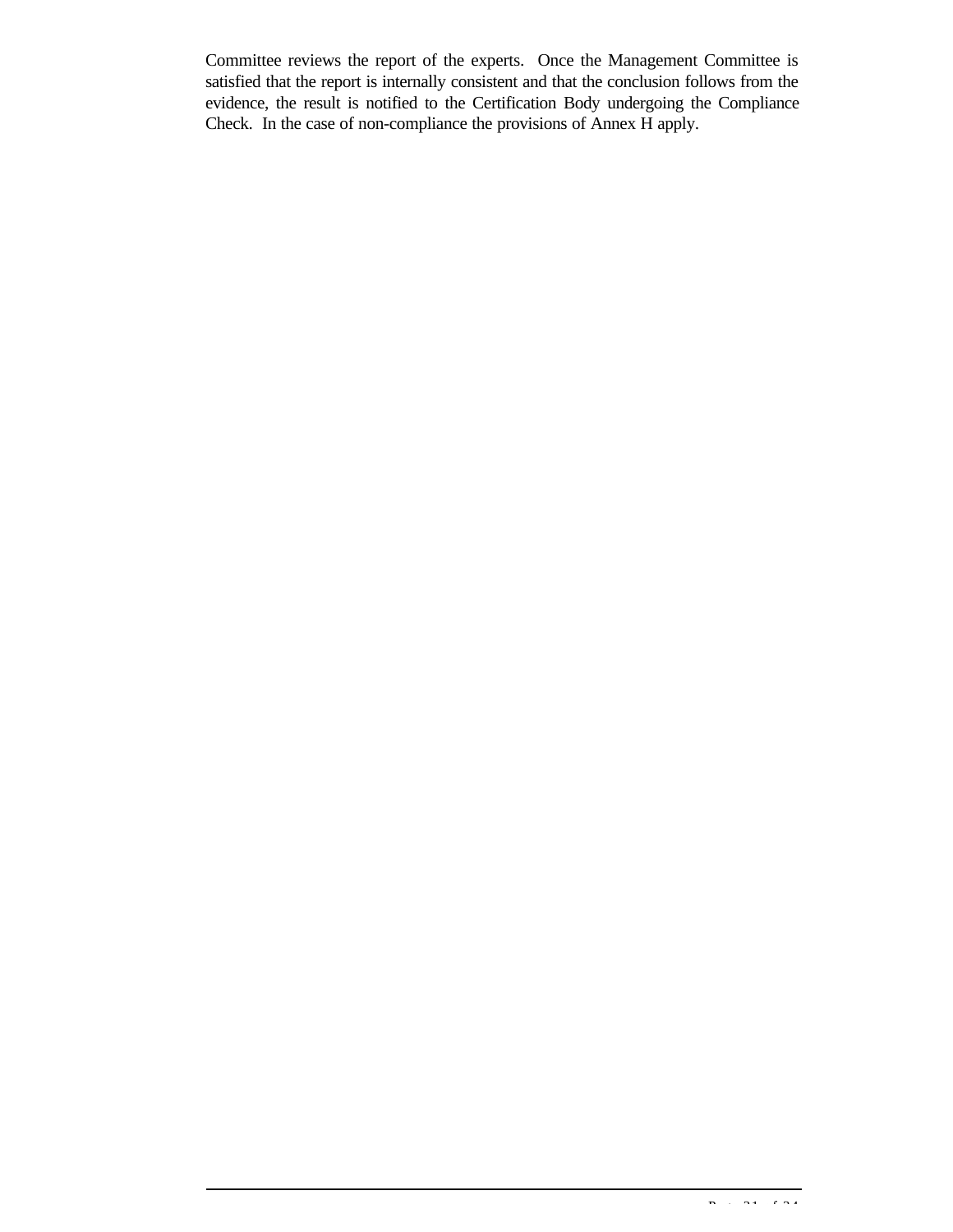93 Every certificate issued under the terms of the Agreement is to bear a logo shown below followed by the wording shown below:



The logo which appears above:

Confirms that this certificate has been issued under the authority of a party to an international Recognition Agreement ('RA') designed to ensure that security evaluations are performed to high and consistent standards

-indicates that it is the claim of the evaluating party that its evaluation and certification processes meet all the conditions of the RA.

1 The judgements contained in the certificate and Certification Report are those of the Qualified Certification Body which issued it and of the Evaluation Facility which carried out the evaluation. Use of the logo of this Agreement does not imply acceptance by other Members of liability in respect of those judgements or for loss sustained as a result of reliance placed upon those judgements by a third party.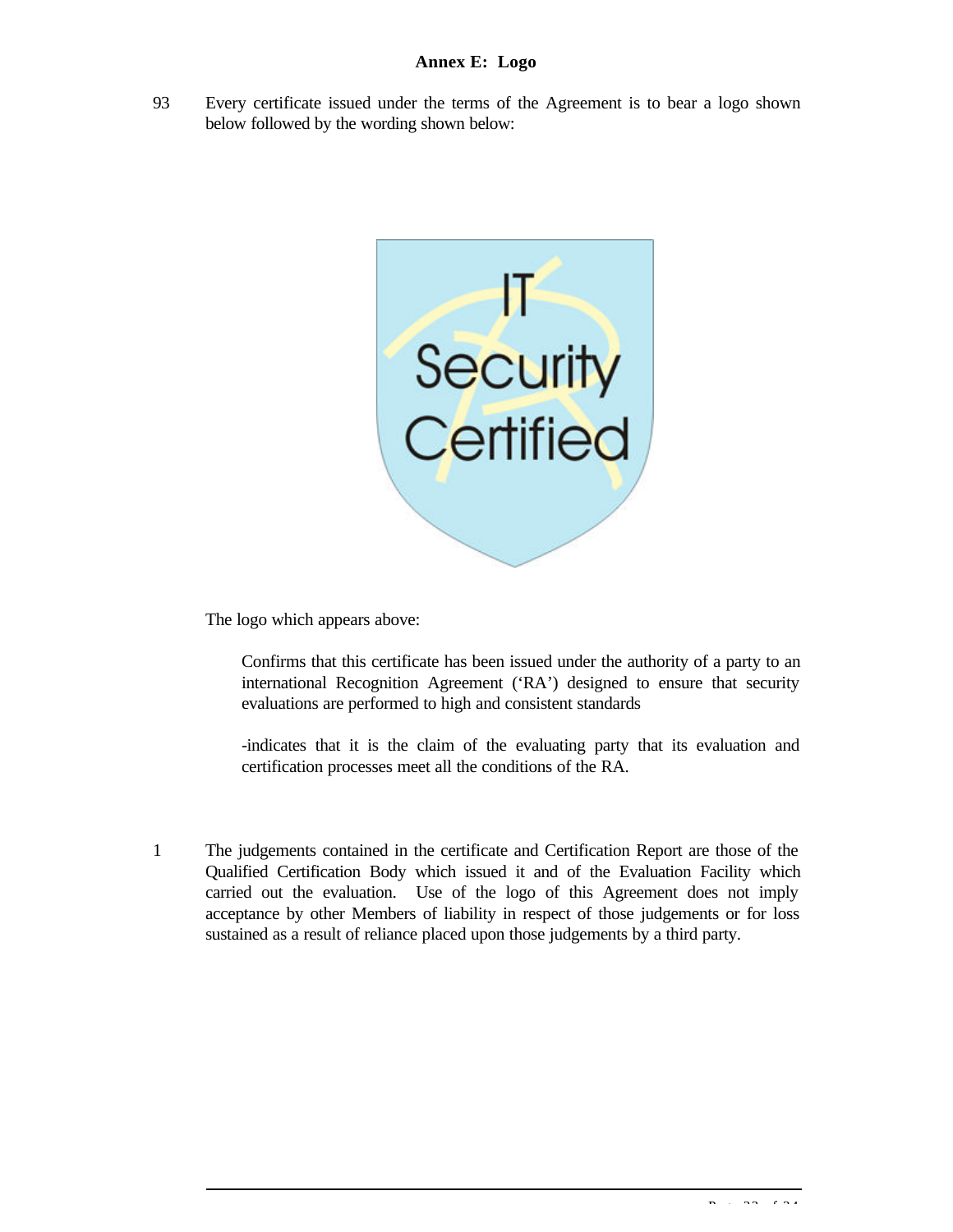#### *F.1 Scheme documentation*

- 2 Each QCB is to make available to the other Members copies of the documents covering the following aspects of the Evaluation and Certification Scheme for which it is responsible:
	- a) the national set of rules and regulations for evaluation and certification in accordance with mutually agreed IT security evaluation criteria and methods,
	- b) the organisational structure of the Scheme,
	- c) the organisation of the Certification Body,
	- d) accreditation and licensing policy,
	- e) the titles and addresses of the ITSEFs associated with the Scheme and their status (e.g., governmental or commercial),
	- f) (if applicable) the national interpretation of EN 45001 or ISO Guide 25. On each occasion that changes are made to these documents, or new versions issued, copies of the amendments and the new version are to be made available promptly to all Members.

#### *F.2 Certificates/Certification Reports*

3 Each QCB is to provide to each of the other Members a copy of every conformant certificate/Certification Report and of every Certified Products List it issues.

#### *F.3 General Information affecting commitments under this Agreement*

- 4 Each Member is to provide a statement about the effects of all national laws, subsidiary legislation, administrative regulations and official obligations applying in the country concerned and directly affecting the Recognition of certificates;
- 5 Each Member is promptly to draw to the attention of the Management Committee any changes or prospective changes to:
	- national laws, administrative regulations or official obligations
	- the operation or procedures of its Evaluation and Certification Scheme

which may affect the ability of that Member to fulfil its commitments under this Agreement.

# *F.4 Confidentiality rules*

6 Some of the procedures under this Agreement may on occasion require the exchange of sensitive information the disclosure of which would cause actual damage either to the Parties or to the other parties associated with them. It is important that this information is appropriately handled and that procedures are defined to ensure that such protection is achieved.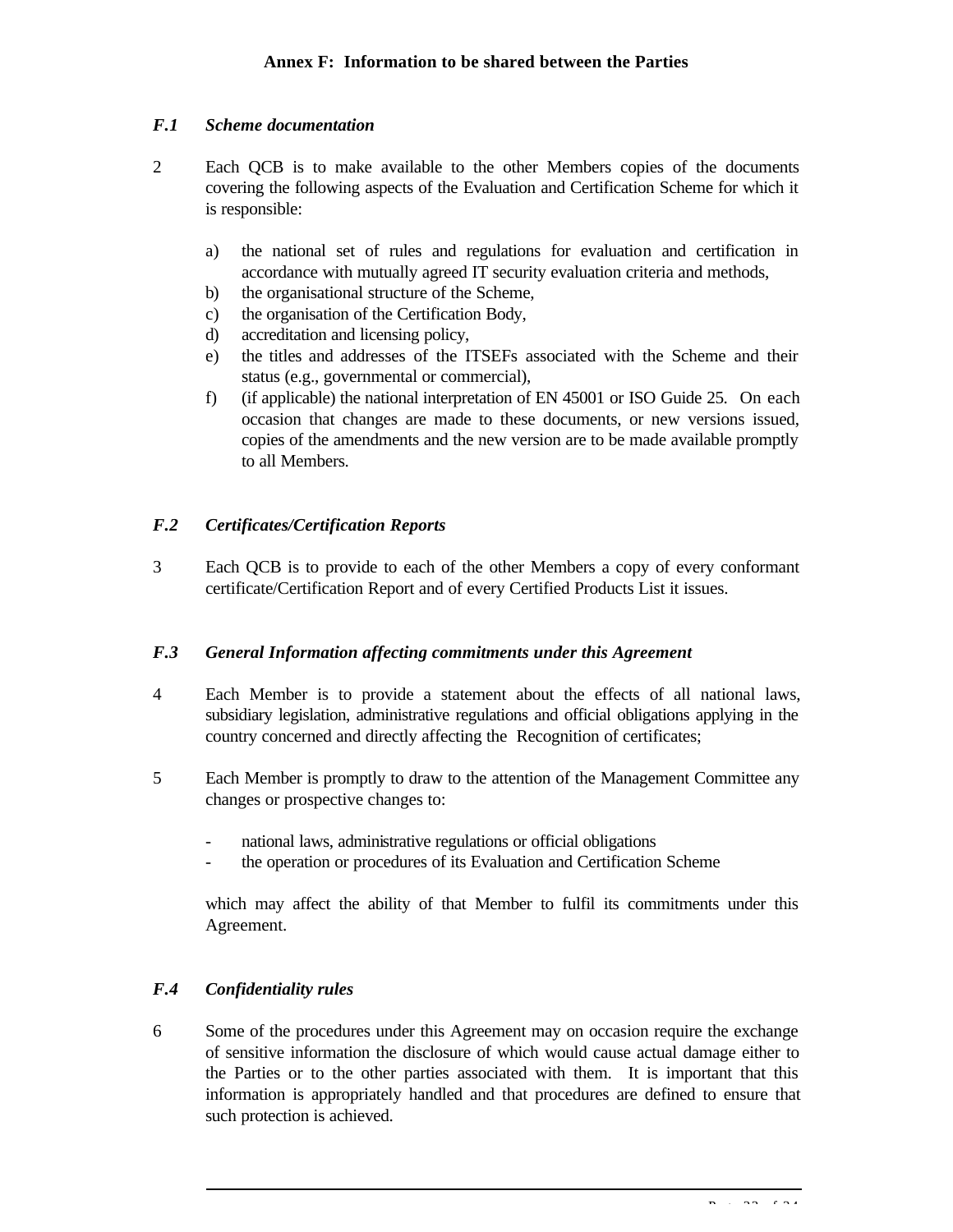- 7 For the purposes of this Agreement information and documents requiring special protection are termed protectable information and protectable documents.
- 8 A document may be in paper (hard copy) or in electronic form.
- 9 Protectable documents are to be identified by a special marking "Recognition in Confidence". It is the responsibility of the originator to apply this special marking.
- 10 It is the responsibility of each Party to enforce the protection rules which follow and to establish a system to apply them.

# *F.4.1 Creation and management of protectable information*

- 11 Every protectable document is to bear a brief, but clear indication of the identity of the originator and the date of issue. It is also to have an unique identifier (e.g. a one-up serial number). If the document is modified, then its identifier is also to be modified, at least to the extent of a version number and the date of issue.
- 12 A document remains protectable either for the period stated on the document or, in the absence of a specific statement for five years from the date of creation of the document.
- 13 At the end of the period, the document automatically ceases to be protectable unless specific action is taken by the originator to extend the period of protectability.

# *F.4.2 Procedures for handling protectable documents and protectable information*

#### Marking of a protectable document

- 14 Paper copies of protectable documents are to bear on each page the words "Recognition in Confidence" and the unique identifier. Optionally the period of protectability may be shown on the first page.
- 15 Removable magnetic media for computers which contain protectable information, are at a minimum to have a label bearing the words "RA in Confidence" and an unique identifier. A listing on paper of the content should be attached to the magnetic medium whenever it is sent from one Party to another.

#### Storage and rules for safeguarding of protectable documents

- 16 Storage and safeguarding rules are applicable to documents containing protectable information, including draft versions.
- 17 When protectable information is processed or stored on a computer, it should be appropriately safeguarded. Any removable magnetic medium on which protectable information is stored should be safeguarded as though it were a document containing the same information.

#### Transmission of protectable information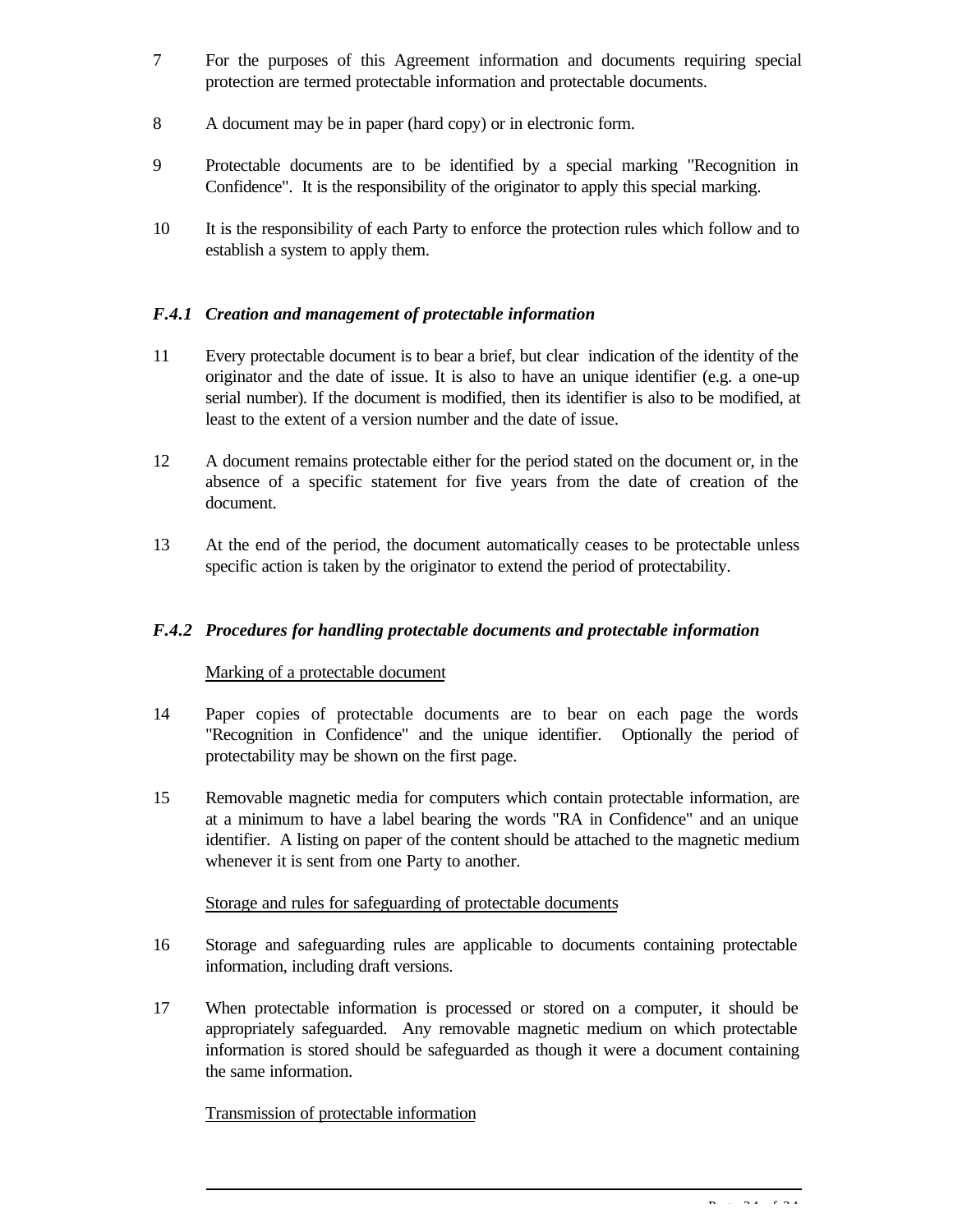- 18 Protectable documents which are to be sent through the mail, are to use an inner and outer envelope system. The outer envelope should bear the address of the person nominated by the receiving Party as a point of contact for RA correspondence. The inner envelope(s) should contain the protectable information, and bear the words "Recognition in Confidence" together with the name of the intended recipient.
- 19 Protectable information should be transmitted by secure means.

#### Copying of protectable information

20 Protectable information may be copied only when this can be clearly justified on operational grounds.

# Disposal of removable magnetic media and protectable documents

- 21 When no longer required, removable magnetic media and protectable documents should be disposed of in a secure manner, and this action recorded in an appropriate register.
- 22 Protectable information should be thoroughly erased from magnetic media prior to disposal.

#### Access to a protectable information

23 Access to a protectable information received by a Certification Body is to be restricted to staff with a need to know who are directly employed by the Certification Body or, at the discretion of the head of the Certification Body, to government Officials with a need to know.

# *F.4.3 Additional degree of protection*

24 Occasionally, the information may require an even higher degree of protection. This is to be determined on a case-by-case basis.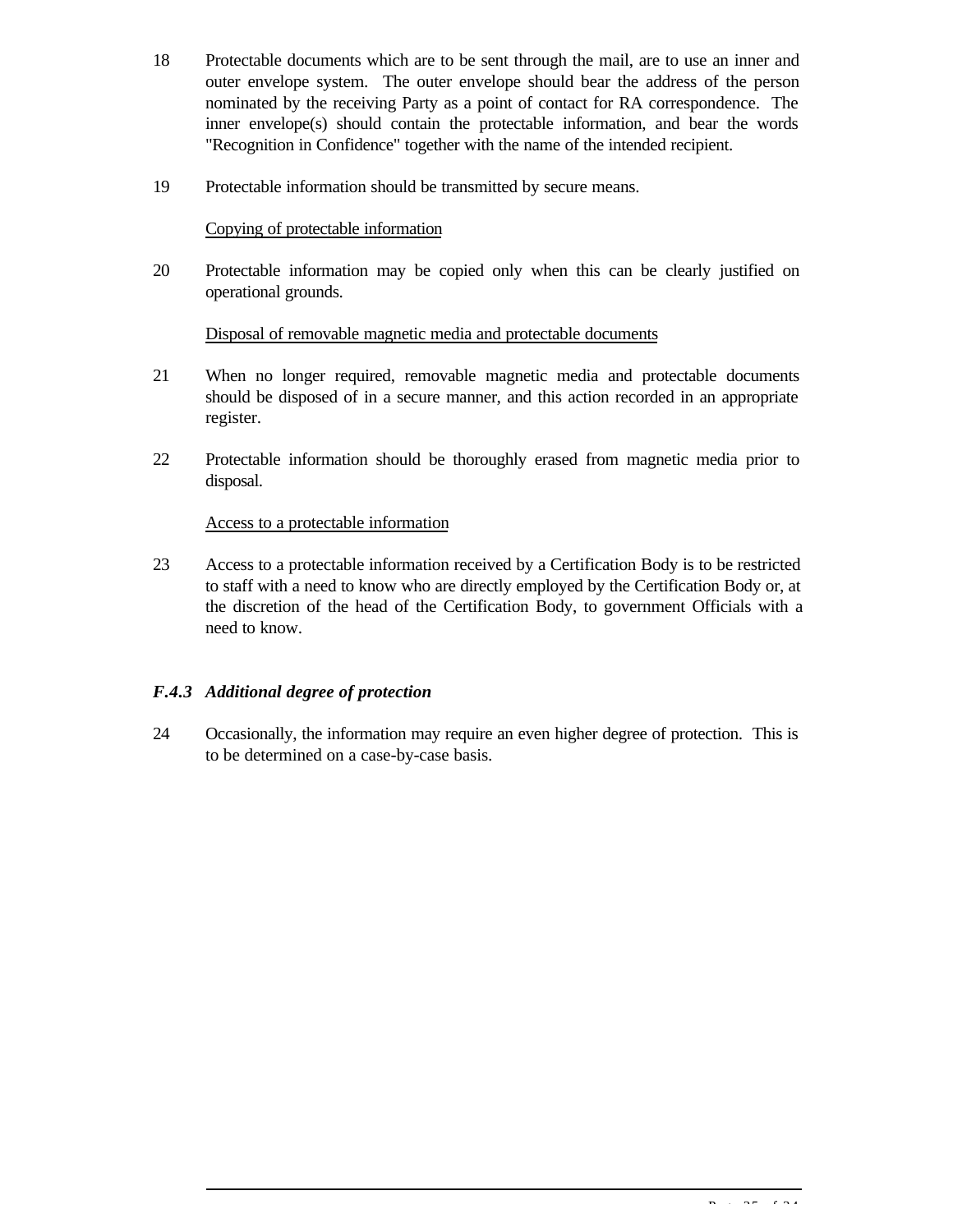#### **Annex G: Procedures by which Certification Bodies achieve Qualifying status**

#### *G.1 Formal request*

- 25 If a Certification Body (or the Management Board of an Evaluation and Certification Scheme on its behalf) wishes to apply to become a Qualifying Certification Body and believes that it fulfils the prerequisites for Recognition laid down in Article 6, it should submit an application in writing to the Management Committee.
- 26 The application is to include a formal statement that the applicant agrees:
	- to meet all costs arising out of an application or out of considering and processing that application (including the travel, accommodation and subsistence costs, but not the salaries, of the representatives of existing QCBs engaged in the relevant Shadow Certification) whether or not the application is successful
	- to provide the documentation detailed below
	- to submit for Shadow Certification by representatives of one or more of the QCBs a suitable product which is due to be evaluated and certified under the applicant's authority.

#### *G.2 Documentation to be provided*

- 27 All documentation and information acquired during the admittance process is to be treated in accordance with the provisions of Annex F.4. These confidentiality rules may be supplemented by means of non-disclosure agreement(s).
- 28 The following documentation is to be provided:
	- a) a full description of the scope, organisation and operation of the applicant's Evaluation and Certification Scheme, including:
		- the title, address and principal point of contact of the Certification Body,
		- the subordination of the Certification Body and the statutory or other official administrative basis of its authority,
		- the system for overseeing the general management of the Scheme, for deciding questions of policy and for settling disputes,
		- the procedures for certification,
		- the titles and addresses of the ITSEFs participating in the Scheme and their status (commercial or governmental),
		- the Licensing Policy and the procedures for accrediting Evaluation Facilities,
		- the rules applying within the Scheme to the protection of commercial secrets and other sensitive information,
		- the procedures by which the Certification Body ensures that ITSEFs:
			- perform evaluations impartially,
			- apply the mutually agreed IT criteria and methods correctly and consistently,
			- protect the confidentiality of sensitive information involved;
	- b) the latest issue of the Scheme's Certified Products List;
	- c) two or more certificates/Certification Reports issued under the authority of the applicant;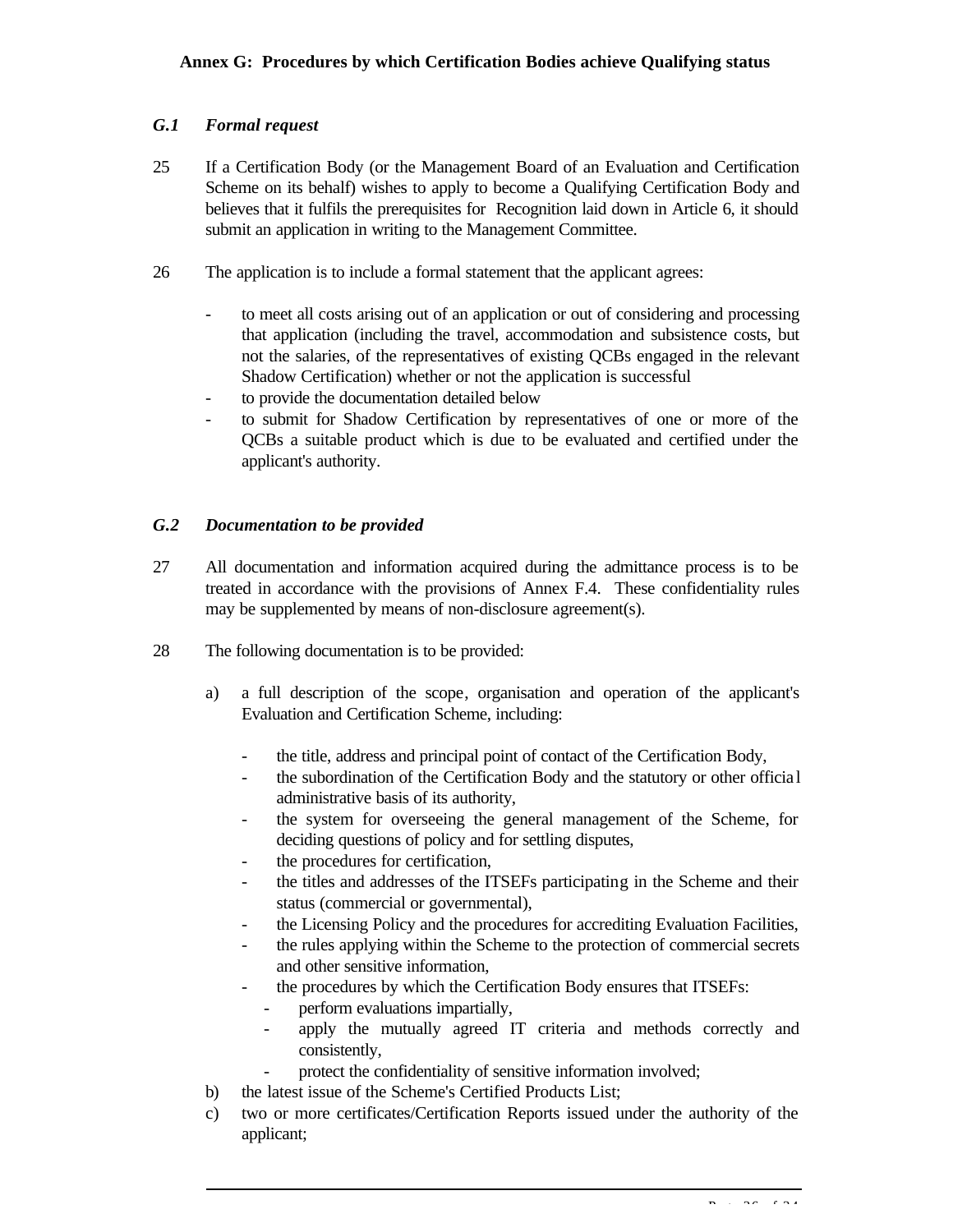- d) a statement about the effects of all national laws, subsidiary legislation, administrative regulations and official obligations applying in the country of the applicant and directly affecting the conduct of evaluations and certifications or the Recognition of certificates;
- e) a statement that the applicant is not bound by or about to be bound by any law, subsidiary legislation or official administrative order which would give it or the products or systems to which it awards certificates an unfair advantage under this Agreement or which would otherwise frustrate the operation or intention of this Agreement.

#### *G.3 Management Committee's Response*

- 29 The Management Committee is to acknowledge the application within three weeks of its receipt and shall make a preliminary response to it within a target of three months.
- 30 When the Management Committee is agreed that the information supplied by the applicant is satisfactory and that no clarification or supplementary information is required, the applicant will be asked to nominate as candidates for Shadow Certification at least two products for which an E2 , E3, EAL3 or EAL4 evaluation level is claimed.
- 31 The applicant will supply an outline summary of each product and details of the arrangements for its evaluation and certification. The Management Committee is within a target of one month of receipt of the nomination to select one of the products for Shadow Certification and to notify the applicant accordingly.
- 32 The Management Committee is to select one or more QCBs to carry out the shadow certification. The QCB or QCBs selected are to make nominations for a team to consist of at least two experts. The Management Committee is to inform the applicant of the names and parent organisations of the experts.

# *G.4 Shadow Certification procedure*

- 33 It is for the experts to decide in the light of all the information available to them how much of the evaluation and certification process they need to shadow.
- 34 The experts are to report their findings in writing to the Management Committee within one month of the completion of their investigation and no later than one month from the completion of the evaluation and certification process on the selected product, together with a recommendation on whether the candidate's application should be accepted or rejected. The Management Committee is to convey its decision to the applicant in writing within a target of two months following receipt of the experts' report, together, in the case of rejection, with a summary of the reasons for the Committee's decision and of the principal evidence on which it is based.

# *G.5 Conferring of Qualifying Status upon the first QCBs*

35 The first Certification Bodies to be accorded Qualifying Status will not be able to be the subject of the Shadow Certification procedures provided for at Sections G.3 and G.4 above, because there will by definition be no existing QCBs to carry out the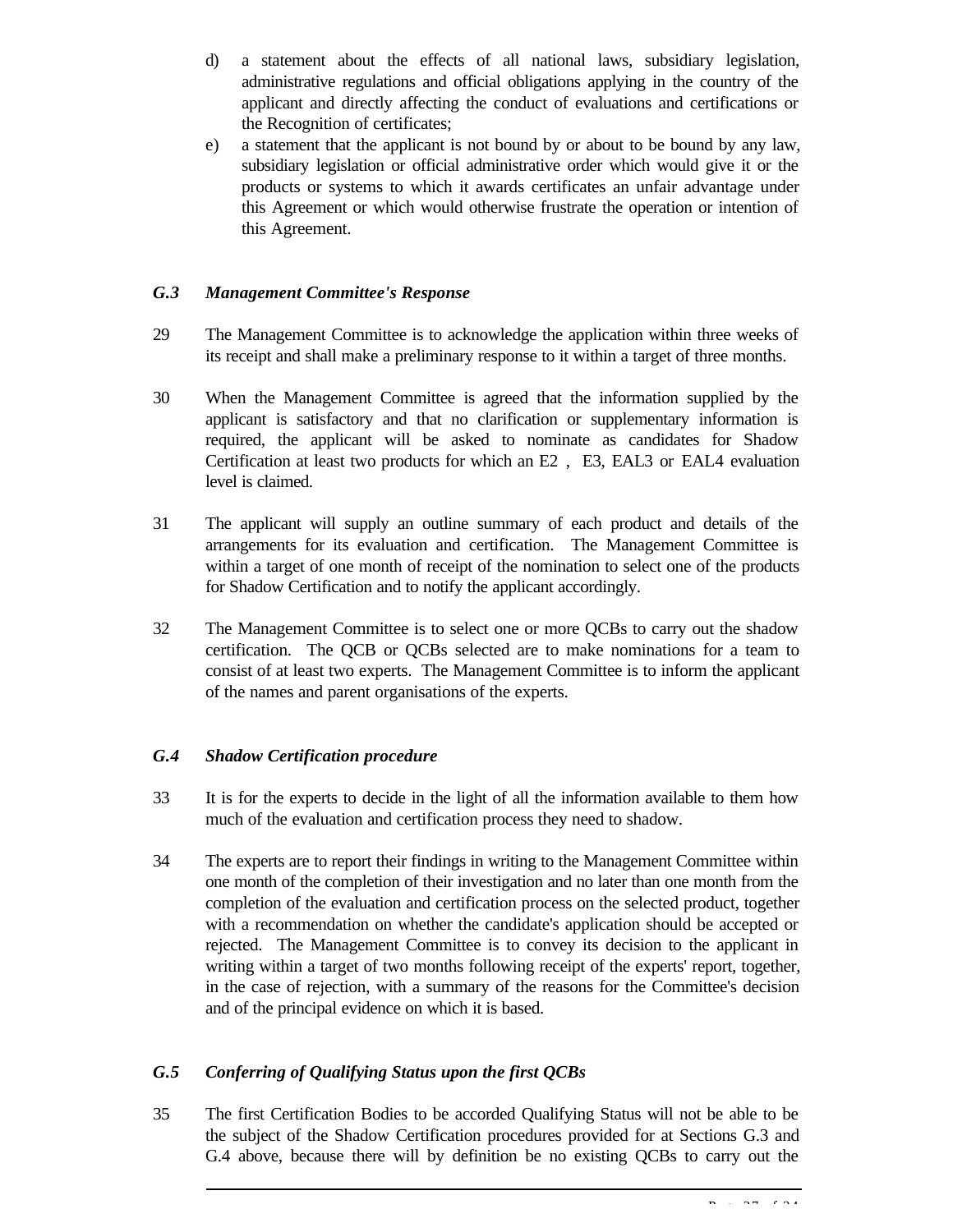Shadow Certifications. Instead, the Management Committee, having satisfied itself that the documentation provided in accordance with Section G.2 is satisfactory, will decide unanimously, on the basis of the reputation and known experience of the candidates, which of the Certification Bodies represented directly or indirectly on the Management Committee shall initially be accorded Qualifying Status. The decision to confer Qualifying Status on a Certification Body in this way is to be unanimous in each case.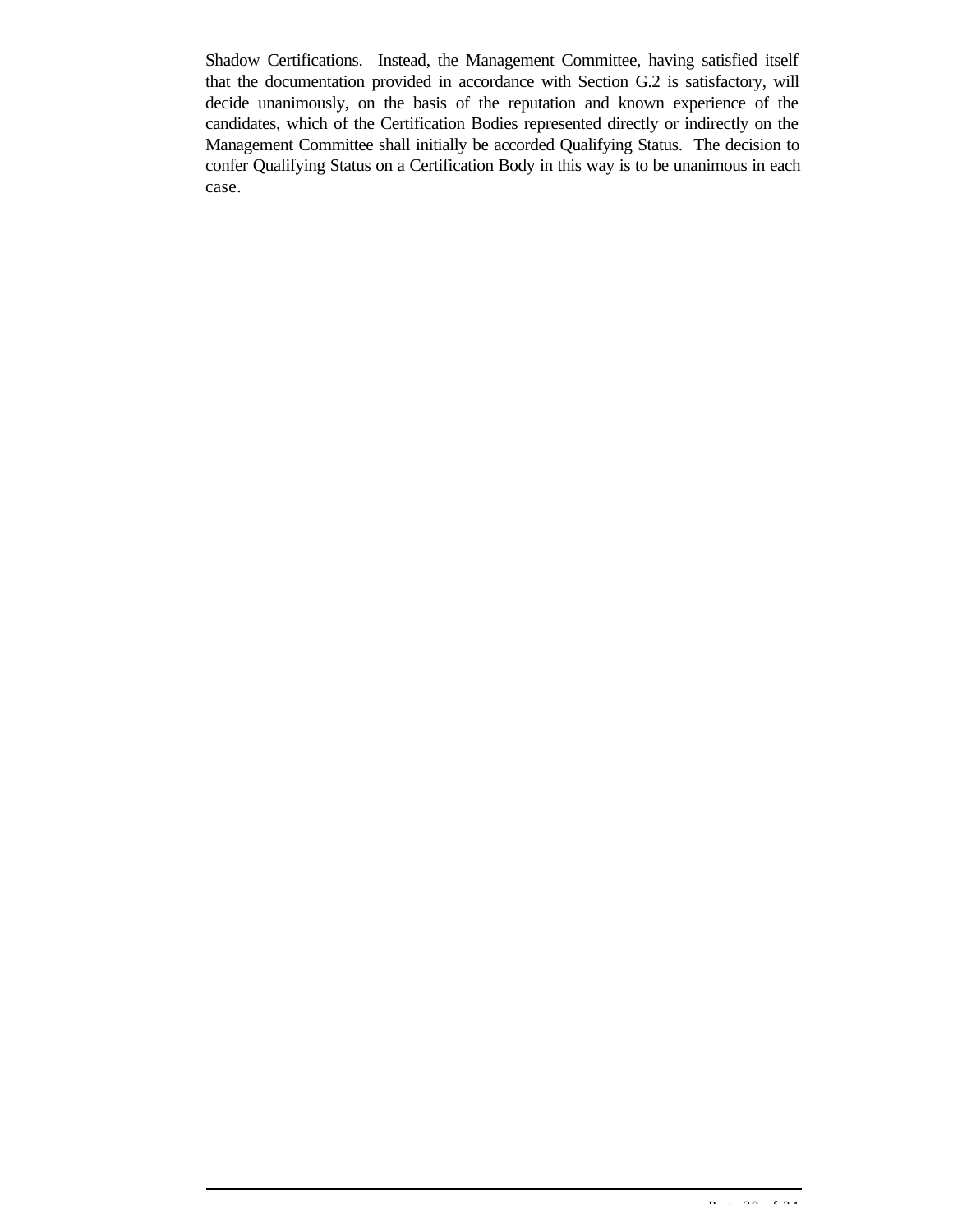# *H.1 Termination of Qualifying Status*

#### *H.1.1 Failed compliance checks*

- 36 If, on the occasion of a Compliance Check as provided for under Article 7 of this Agreement, it is demonstrated, to the satisfaction of at least two-thirds of the Management Committee, that the QCB undergoing the Compliance Check no longer meets the prerequisites for Recognition laid down in Article 6 or that the QCB undergoing the compliance check is otherwise in breach of the terms of this Agreement, that QCB is usually to be given a probationary period of maximum of six months in which to demonstrate that it has rectified the shortcomings identified. If, however, exceptionally, the Management Committee (excluding the QCB in question or, where applicable, that QCB's representative on the Management Committee) is unanimously agreed that, on the evidence provided, there is no prospect of the QCB demonstrating renewed compliance within a reasonable time and of remaining compliant thereafter, the QCB's Qualifying Status is to be revoked immediately.
- 37 If a QCB which has been given a probationary period fails within the time-limit imposed to demonstrate to the satisfaction of at least two-thirds of the Management Committee that it has rectified the shortcomings identified, then that QCB's Qualifying Status is to be revoked, unless the Management Committee (excluding the QCB in question or, where applicable, that QCB's representative on the Management Committee) decides unanimously that the probationary period should be extended. If after an extension of the probationary period, the QCB still fails to demonstrate to the satisfaction of at least two-thirds of the Management Committee that it has rectified the shortcomings identified, then that QCB's Qualifying Status is to be revoked without the option for a further extension of the probationary period.

# *H.1.2 Non-conformant prospective change*

38 If in accordance with Article 9 of this Agreement a QCB provides details of prospective changes to procedures which at least two-thirds of the Management Committee agree would invalidate the conformance of its certificates or notifies prospective changes in national law, subsidiary legislation, administrative regulation or official obligation which at least two-thirds of the Management Committee agree would give it or the products to which it awards certificates an unfair advantage under this Agreement or otherwise frustrate the intentions of this Agreement, then that QCB's Qualifying Status is to be terminated from the time that the changes come into force.

#### *H.2 Termination of membership*

#### *H.2.1 Substantiated Claims of non-compliance*

39 If, in the event of a claim that a Member is failing to comply with the terms of the Agreement in some respect other than failure to comply with Article 6 and with the Annexes there cited, the Management Committee decides by a simple majority that the claim is justified, the Member complained of is usually to be given a probationary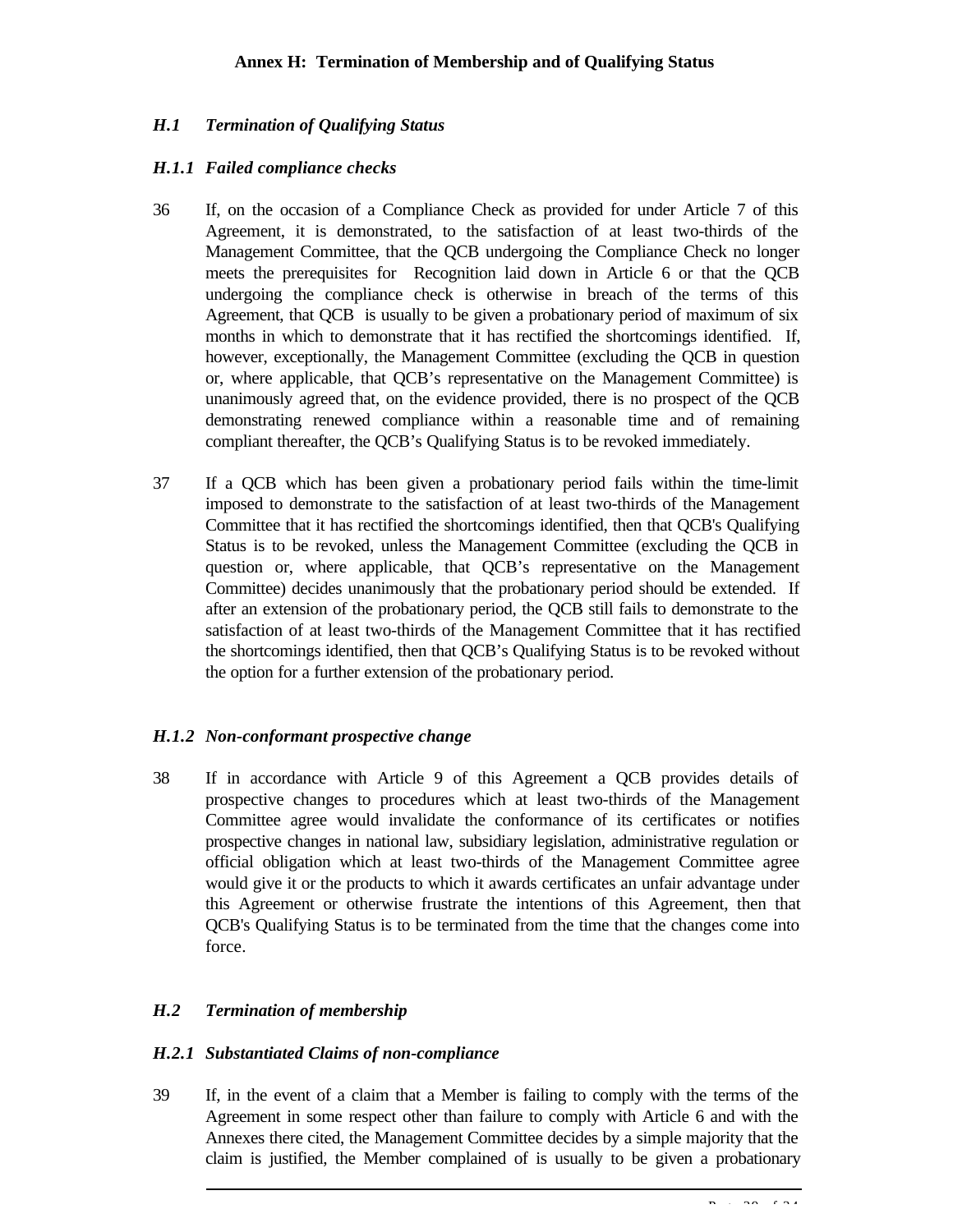period of a maximum of six months in which to demonstrate that it has rectified the shortcomings identified. If, however, exceptionally, the Management Committee (excluding the Member in question or, where applicable, that Member's representative on the Management Committee) is unanimously agreed that, on the evidence provided, there is no prospect of the Member demonstrating renewed compliance within a reasonable time and of remaining compliant thereafter, membership may be terminated immediately. The Management Committee may also vote, unanimously, for immediate expulsion on the grounds that the Member's obligations under the Agreement have been so flagrantly flouted as to constitute an irreparable breach of faith.

40 If a Member which has been given a probationary period fails within the time-limit imposed to demonstrate to the satisfaction of at least two-thirds of the Management Committee that it has rectified the shortcomings identified, then that Member's membership is to be terminated, unless the Management Committee (excluding the Member in question or, where applicable, that Member's representative on the Management Committee) decides unanimously that the probationary period should be extended. If after an extension of the probationary period, the Member still fails to demonstrate to the satisfaction of at least two-thirds of the Management Committee that it has rectified the shortcomings identified, then that Member's membership is to be terminated without the option for a further extension of the probationary period.

#### *H.2.2 Non-conformant prospective change*

41 If in accordance with Article 9 of this Agreement a Member provides details of prospective changes in national law, subsidiary legislation, administrative regulation or official obligation which at least two-thirds of the Management Committee agree would give it or the products to which it awards certificates an unfair advantage under this Agreement or otherwise frustrate the intentions of this Agreement, then that Member's membership is to be terminated from the time that the changes come into force.

#### *H.3 Effect of termination of Qualifying Status upon membership*

42 Termination of Qualifying Status does not necessarily entail termination of membership. If the QCB concerned is its country's representative in the Management Committee and it has been shown to be non-compliant only with respect to the provisions of Article 6 and of the Annexes cited therein (i.e. only in its rôle as an issuer of certificates), it will usually be appropriate for it to remain a Member.

# *H.4 Costs*

43 All costs arising out of the need to demonstrate that identified shortcomings have been rectified (including, where appropriate, travel, accommodation and subsistence costs, but not the salaries, of representatives of other Members incurred in the course of the demonstration) are to be borne by the Member under probation, in accordance with the terms of this Annex.

# *H.5 Effects on recognition*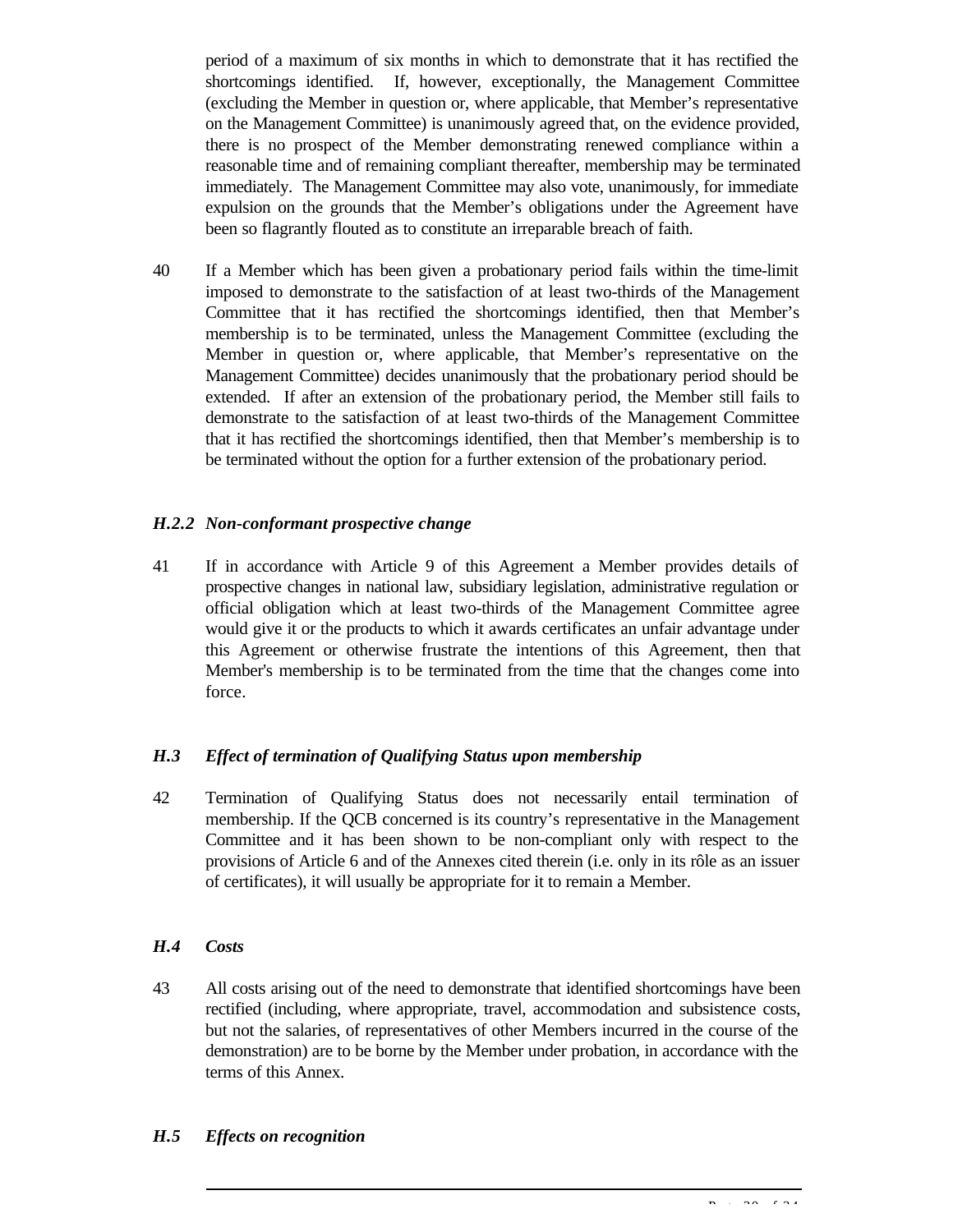- 44 It is to be decided unanimously by the Management Committee on a case-by-case basis whether or not to recognise certificates issued during a probationary period by the QCB under probation and whether those certificates may bear the logo of this Agreement.
- 45 It is to be decided unanimously by the Management Committee on a case-by-case basis whether or not the certificates issued by a QCB before its Qualifying Status was terminated or before the beginning of a probationary period are to be treated as still conformant.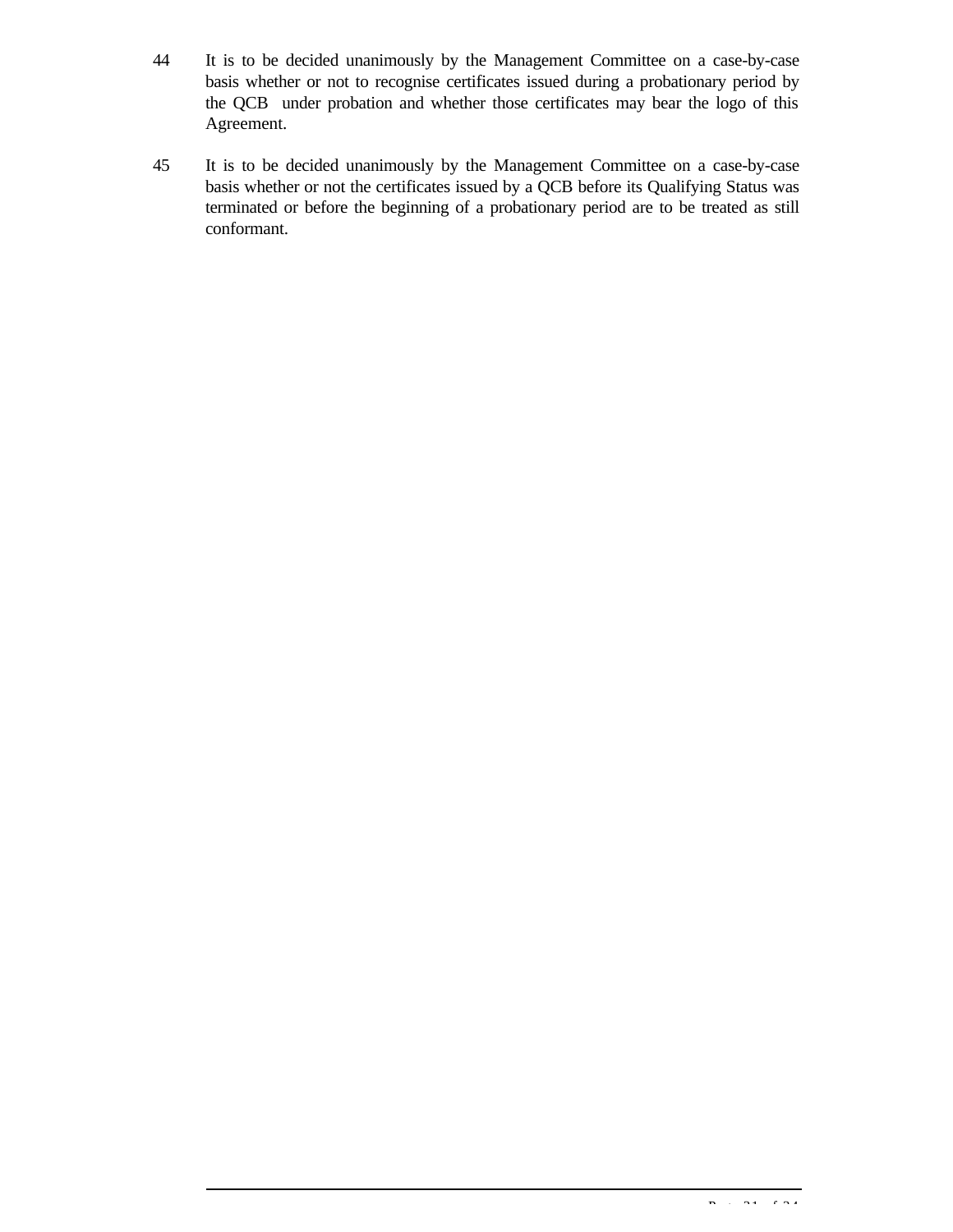# *I.1 Responsibilities and Competence*

- 46 The Management Committee acts in any matters of policy relating to the status, terms and operation of this Agreement, including:
	- a) the establishment and maintenance of the rule s of the Agreement Group;
	- b) the acceptance into the Agreement Group of new Members;
	- c) the conferring of Qualifying Status in accordance with Article 10 and with Annex G;
	- d) all matters concerning the technical scope of the Agreement Group;
	- e) revision of this Agreement in accordance with Article 16;
	- f) overseeing compliance checks in accordance with Articles 7 and 11 and Annexes D, H and J:
	- g) handling of disputes about the terms and application of this Agreement in accordance with Article 13 and Annex J;
	- h) termination of membership of this Agreement or of Qualifying Status in accordance with Article 11 and Annex H;
	- i**)** representation of the Agreement Group, where appropriate, in dealings with outside bodies such as ECITC

#### *I.2 Composition*

- 47 Each participating country is to be represented on the Management Committee by one Member of the Agreement Group in accordance with Article 12.
- 48 The Management Committee is to be chaired by one of its members appointed to serve for a period of not more than one year. Each of the countries represented is to hold the Chair in succession. It is the responsibility of the country currently in the Chair to provide for administrative support to the Management Committee.

# *I.3 Voting*

49 Each country represented on the Management Committee is to have one vote. Decisions are to be reached by simple majority, except in those cases where a specific requirement is laid down elsewhere in this Agreement (e.g. Articles 10, 11 and 16 and the Annexes cited therein) for a larger majority or for unanimity.

# *I.4 Attendance*

50 The Management Committee may invite experts or technical advisers (i.e. employees of a Member or Government officials of a country represented on the Management Committee) to attend meetings of the Management Committee to advise on specific issues.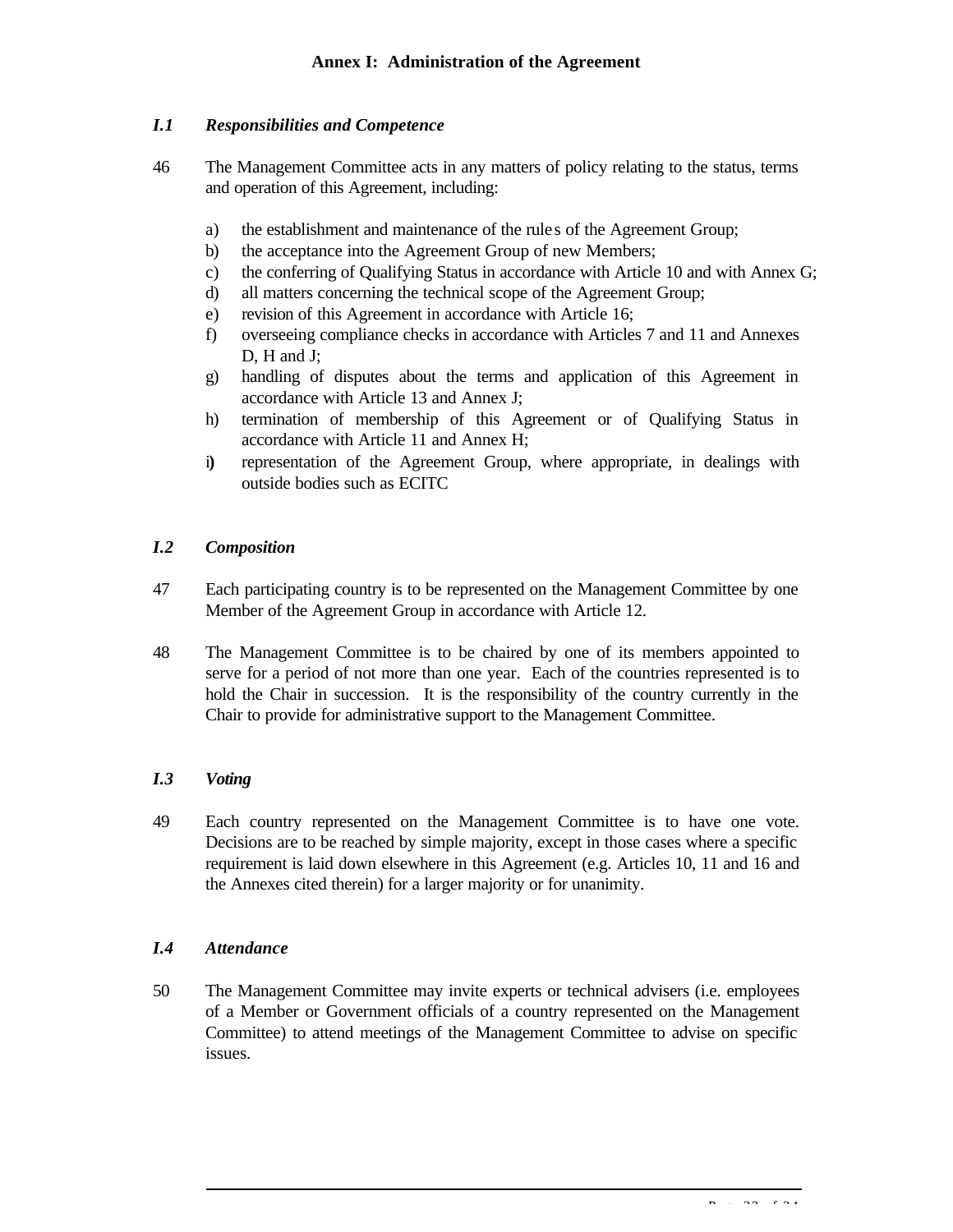#### *J.1 Dispute between Members*

- 51 The Members are to make every effort to resolve disputes between them through negotiation. Failing this, disputes are in the first instance to be referred to the Management Committee.
- 52 If the matter cannot be resolved to the satisfaction of both the Members in dispute through discussion at the Management Committee, the Management Committee is to decide in favour of one or other of the Members in dispute by a majority of at least two thirds excluding those in dispute or, where appropriate, their representatives on the Management Committee.
- 53 If the Management Committee fails to raise the required majority in favour of one of the Members in dispute or if the Member concerned is unwilling to accept the decision of the Management Committee, the dispute is to be referred to the conciliation procedure (see below).
- 54 The Management Committee may, if appropriate, initiate a Compliance Check on any QCB directly involved in such a dispute, following the procedures set out in Annex D of this Agreement. The Compliance Check is to be executed by a QCB or QCBs not involved in the dispute.

#### *J.2 Other Disputes*

- 55 Complaints from an outside party against an individual Member alleging noncompliance with the terms of this Agreement may be referred to the Management Committee and are to be dealt with in the same way as disputes between Members.
- 56 Disputes between an outside party and the Agreement Group concerning the terms or operation of this Agreement or matters arising directly from them which cannot be resolved by negotiation to the satisfaction of all concerned are, if the outside party is willing, to be referred to the conciliation procedure.

# *J.3 Conciliation procedure*

- 57 If any dispute is not resolved through the intervention of the Management Committee, parties in dispute entering into the conciliation process are to appoint a conciliator within one month.
- 58 Within one month of appointment of the conciliator, the parties are to meet with him or her to agree on the exchange of any relevant information, together with the programme and the venue for the conciliation process. As part of the conciliation process, the parties in dispute are to agree on an estimate of the costs of the conciliation and how these are to be shared.
- 59 All matters connected with the dispute and the conciliation are to be kept in strict confidence by the parties concerned and the conciliator.